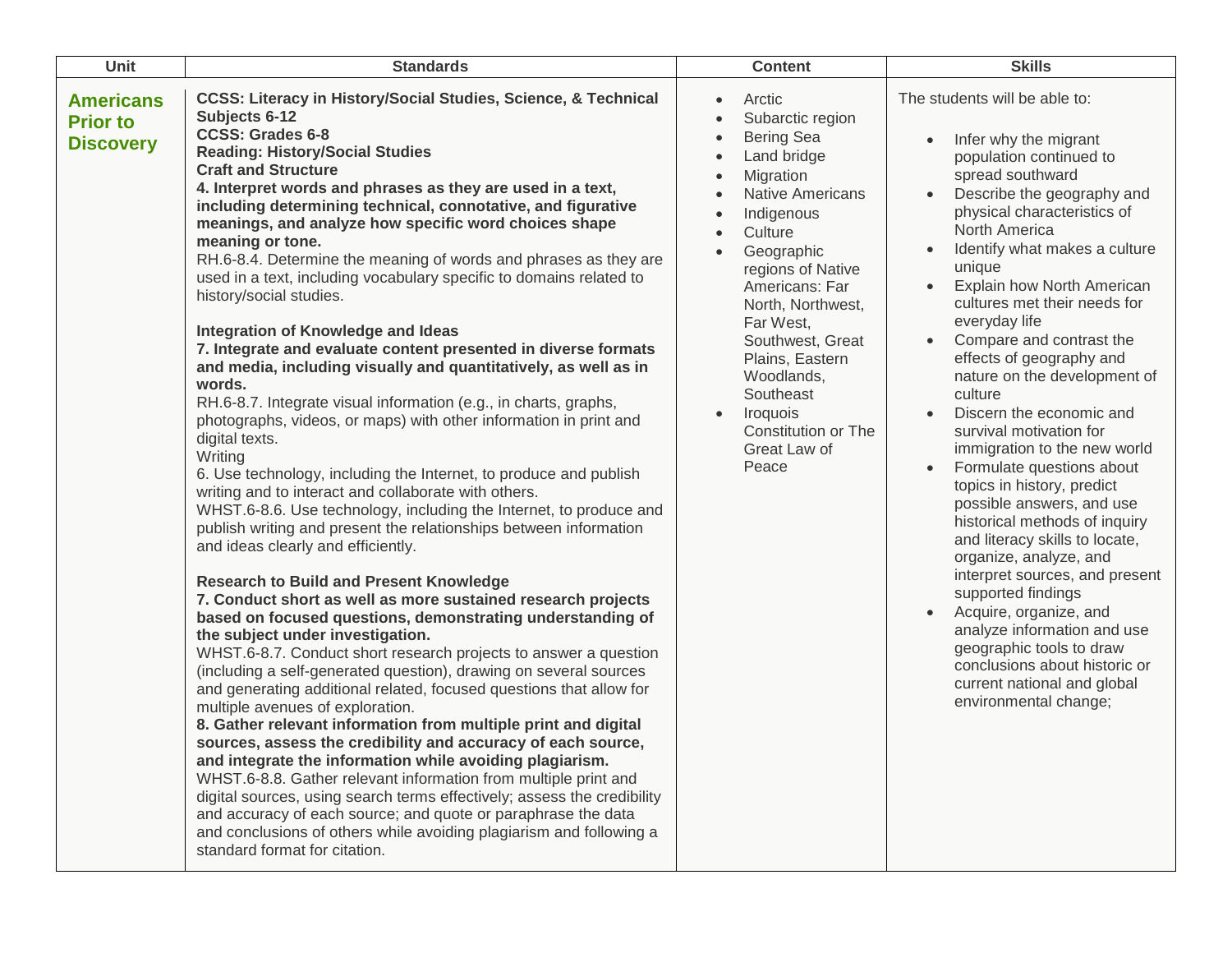| Unit | <b>Standards</b>                                                                                                                                                                                                                                                                                                                                                                                                                                                                                                                                                     | <b>Content</b> | <b>Skills</b> |
|------|----------------------------------------------------------------------------------------------------------------------------------------------------------------------------------------------------------------------------------------------------------------------------------------------------------------------------------------------------------------------------------------------------------------------------------------------------------------------------------------------------------------------------------------------------------------------|----------------|---------------|
|      | 9. Draw evidence from literary or informational texts to support<br>analysis, reflection, and research.<br>WHST.6-8.9. Draw evidence from informational texts to support<br>analysis reflection, and research.                                                                                                                                                                                                                                                                                                                                                       |                |               |
|      | PA: History (2009,2012)<br>PA: Grade 7<br>8.1. Historical Analysis and Skills Development<br>Pennsylvania's public schools shall teach, challenge and support<br>every student to realize his or her maximum potential and to<br>acquire the knowledge and skills needed to:<br>8.1.7.A. Demonstrate continuity and change over time using<br>sequential order and context of events.                                                                                                                                                                                |                |               |
|      | 8.3. United States History<br>Pennsylvania's public schools shall teach, challenge and<br>support every student to realize his or her maximum potential<br>and to acquire the knowledge and skills needed to:<br>8.3.7.A. Classify the social, political, cultural, and economic<br>contributions of individuals and groups throughout United States<br>history.<br>8.3.7.D. Examine conflict and cooperation among groups and<br>organizations in U.S. history. • Ethnicity and race • Working<br>conditions • Immigration • Military conflict • Economic stability |                |               |
|      | 8.4. World History<br>Pennsylvania's public schools shall teach, challenge and<br>support every student to realize his or her maximum potential<br>and to acquire the knowledge and skills needed to:<br>8.4.7.C. Differentiate how continuity and change have impacted<br>world history. • Belief systems and religions • Commerce and<br>industry • Technology • Politics and government • Physical and<br>human geography · Social organizations                                                                                                                  |                |               |
|      | <b>NCSS: Social Studies 2010</b><br><b>NCSS: Middle</b><br><b>CULTURE</b><br>Knowledge<br>Learners will understand                                                                                                                                                                                                                                                                                                                                                                                                                                                   |                |               |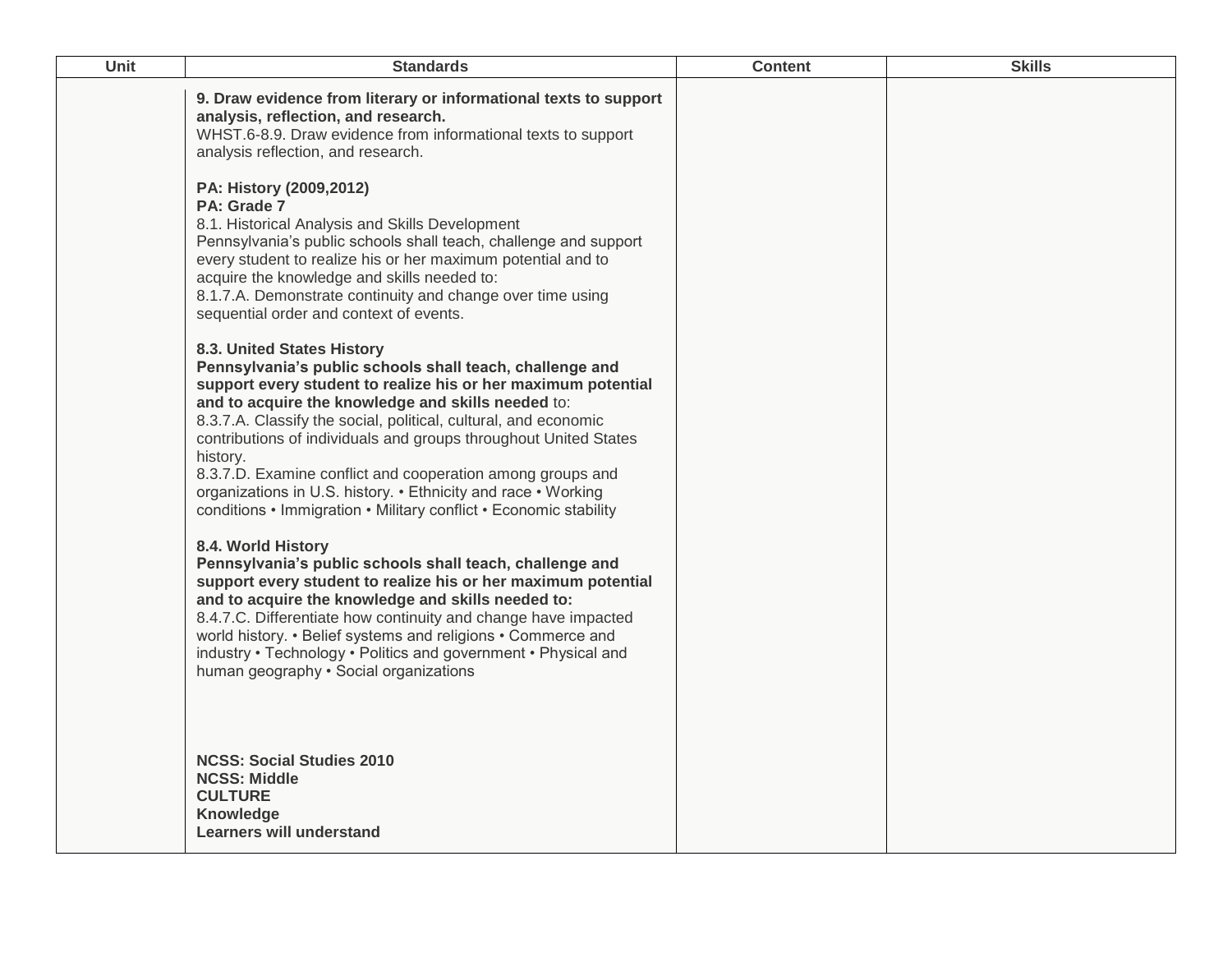| Unit                                           | <b>Standards</b>                                                                                                                                                                                                                                                                                                                                                                                                                                                                                                                                                                                                                                                                                                                                                                                                                                                                                                                                                                                                                                                                                                                                                                                                                                                                                             | <b>Content</b>                                                           | <b>Skills</b>                                                                                                                                                                    |
|------------------------------------------------|--------------------------------------------------------------------------------------------------------------------------------------------------------------------------------------------------------------------------------------------------------------------------------------------------------------------------------------------------------------------------------------------------------------------------------------------------------------------------------------------------------------------------------------------------------------------------------------------------------------------------------------------------------------------------------------------------------------------------------------------------------------------------------------------------------------------------------------------------------------------------------------------------------------------------------------------------------------------------------------------------------------------------------------------------------------------------------------------------------------------------------------------------------------------------------------------------------------------------------------------------------------------------------------------------------------|--------------------------------------------------------------------------|----------------------------------------------------------------------------------------------------------------------------------------------------------------------------------|
|                                                | "Culture" refers to the socially transmitted behaviors, beliefs,<br>values, traditions, institutions, and ways of living together of a group<br>of people;<br>Concepts such as beliefs, values, institutions, cohesion, diversity,<br>accommodation, adaptation, assimilation, and dissonance;<br>How culture influences the ways in which human groups solve the<br>problems of daily living;<br>That the beliefs, values, and behaviors of a culture form an<br>integrated system that helps shape the activities and ways of life<br>that define a culture;<br>TIME, CONTINUITY, AND CHANGE<br>Knowledge<br>The learners will understand<br>The origins and influences of social, cultural, political, and<br>economic systems;<br>The contributions of key persons, groups, and events from the past<br>and their influence on the present;<br>The influences of social, geographic, economic, and cultural factors<br>on the history of local areas, states, nations, and the world.<br>PEOPLE, PLACES, AND ENVIRONMENTS<br>Knowledge<br><b>Learners will understand</b><br>Factors that contribute to cooperation and conflict among peoples<br>of the nation and world, including language, religion, and political<br>beliefs;<br>The use of a variety of maps, globes, graphic representations, and |                                                                          |                                                                                                                                                                                  |
|                                                | geospatial technologies to help investigate the relationships among<br>people, places, and environments.<br>© Copyright 2010. National Governors Association Center for Best<br>Practices and Council of Chief State School Officers. All rights<br>reserved.                                                                                                                                                                                                                                                                                                                                                                                                                                                                                                                                                                                                                                                                                                                                                                                                                                                                                                                                                                                                                                                |                                                                          |                                                                                                                                                                                  |
| <b>Discovery</b><br>of North<br><b>America</b> | PA: History (2009,2012)<br>PA: Grade 7<br>8.1. Historical Analysis and Skills Development<br>Pennsylvania's public schools shall teach, challenge and<br>support every student to realize his or her maximum potential<br>and to acquire the knowledge and skills needed to:                                                                                                                                                                                                                                                                                                                                                                                                                                                                                                                                                                                                                                                                                                                                                                                                                                                                                                                                                                                                                                 | Vikings<br>Europe<br>Circumnavigate<br>Navigate<br>Colombian<br>Exchange | The students will be able to:<br>Identify problems/issues that<br>arise from using Viking myths<br>as historical sources<br>Explain the impact of the<br>European exploration on |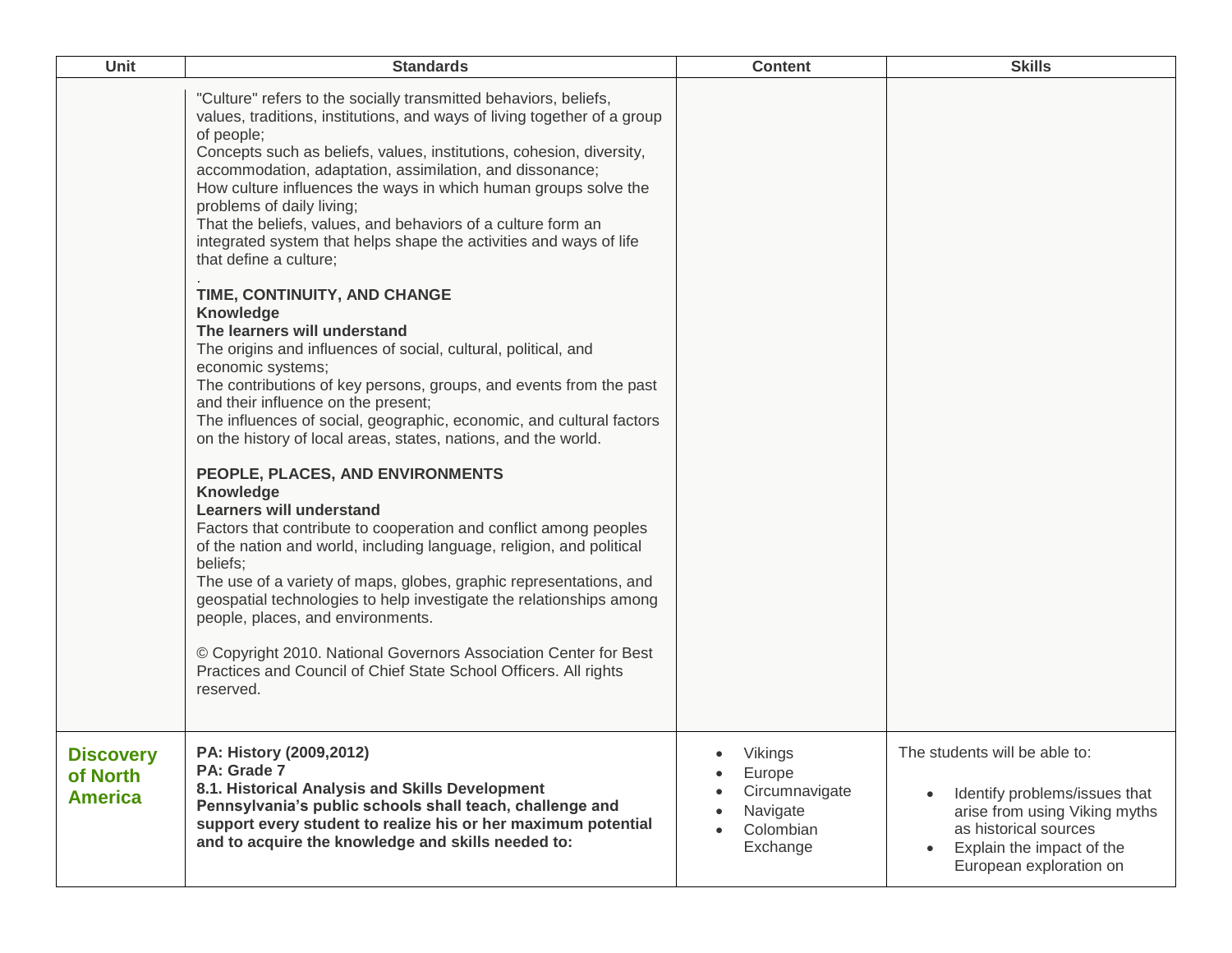| Unit | <b>Standards</b>                                                                                                                                                                                                                                                                                                                                                                                                                                                                                                                                                                                                                                                                                                                                                                                                                                                                                                                                                                                                                                                                                                                                                                                                                                                                                                                                                                                                                                                                                                                                                                                                                                                                                                                                                                                                                                                                                                                        | <b>Content</b>                                                                                                                                                                                                                                                                        | <b>Skills</b>                                                                                                                                                                                                                                                                                                                                                                                                                                                                                                                                                                                                   |
|------|-----------------------------------------------------------------------------------------------------------------------------------------------------------------------------------------------------------------------------------------------------------------------------------------------------------------------------------------------------------------------------------------------------------------------------------------------------------------------------------------------------------------------------------------------------------------------------------------------------------------------------------------------------------------------------------------------------------------------------------------------------------------------------------------------------------------------------------------------------------------------------------------------------------------------------------------------------------------------------------------------------------------------------------------------------------------------------------------------------------------------------------------------------------------------------------------------------------------------------------------------------------------------------------------------------------------------------------------------------------------------------------------------------------------------------------------------------------------------------------------------------------------------------------------------------------------------------------------------------------------------------------------------------------------------------------------------------------------------------------------------------------------------------------------------------------------------------------------------------------------------------------------------------------------------------------------|---------------------------------------------------------------------------------------------------------------------------------------------------------------------------------------------------------------------------------------------------------------------------------------|-----------------------------------------------------------------------------------------------------------------------------------------------------------------------------------------------------------------------------------------------------------------------------------------------------------------------------------------------------------------------------------------------------------------------------------------------------------------------------------------------------------------------------------------------------------------------------------------------------------------|
|      | 8.1.7.A. Demonstrate continuity and change over time using<br>sequential order and context of events.<br>8.3. United States History<br>Pennsylvania's public schools shall teach, challenge and<br>support every student to realize his or her maximum potential<br>and to acquire the knowledge and skills needed to:<br>8.3.7.A. Classify the social, political, cultural, and economic<br>contributions of individuals and groups throughout United States<br>history.<br>8.3.7.D. Examine conflict and cooperation among groups and<br>organizations in U.S. history. • Ethnicity and race • Working<br>conditions • Immigration • Military conflict • Economic stability<br>8.4. World History<br>Pennsylvania's public schools shall teach, challenge and<br>support every student to realize his or her maximum potential<br>and to acquire the knowledge and skills needed to:<br>8.4.7.C. Differentiate how continuity and change have impacted<br>world history. • Belief systems and religions • Commerce and<br>industry • Technology • Politics and government • Physical and<br>human geography · Social organizations<br><b>NCSS: Social Studies 2010</b><br><b>NCSS: Middle</b><br><b>CULTURE</b><br>Knowledge<br><b>Learners will understand</b><br>How culture influences the ways in which human groups solve the<br>problems of daily living;<br>How people from different cultures develop different values and<br>ways of interpreting experience;<br>That language, behaviors, and beliefs of different cultures can both<br>contribute to and pose barriers to cross-cultural understanding.<br>TIME, CONTINUITY, AND CHANGE<br>Knowledge<br>The learners will understand<br>The contributions of key persons, groups, and events from the past<br>and their influence on the present;<br>The history of democratic ideals and principles, and how they are<br>represented in documents, artifacts and symbols; | Christopher<br>$\bullet$<br>Columbus<br>Ferdinand<br>Magellan<br>Vasco Núñez de<br><b>Balboa</b><br>Conquistadors<br>$\bullet$<br>French exploration<br>Mississippi River<br>$\bullet$<br><b>New Netherlands</b><br>Spanish<br>$\bullet$<br>Exploration<br><b>British Exploration</b> | various regions of the United<br><b>States</b><br>Evaluate the factors that<br>$\bullet$<br>motivated Europeans to<br>discover and explore the<br>Americas<br>• Explain the importance of the<br>Colombian Exchange<br>• Compare and contrast the<br>changes to the Americas and<br>Europe as a result of the<br>Colombian Exchange<br>Examine the geographic<br>changes in the world map due<br>to European exploration<br>Analyze the impact of<br>$\bullet$<br>European settlements on the<br>development of the New<br>World<br>Explain how patterns of<br>behavior reflect cultural<br>values and beliefs; |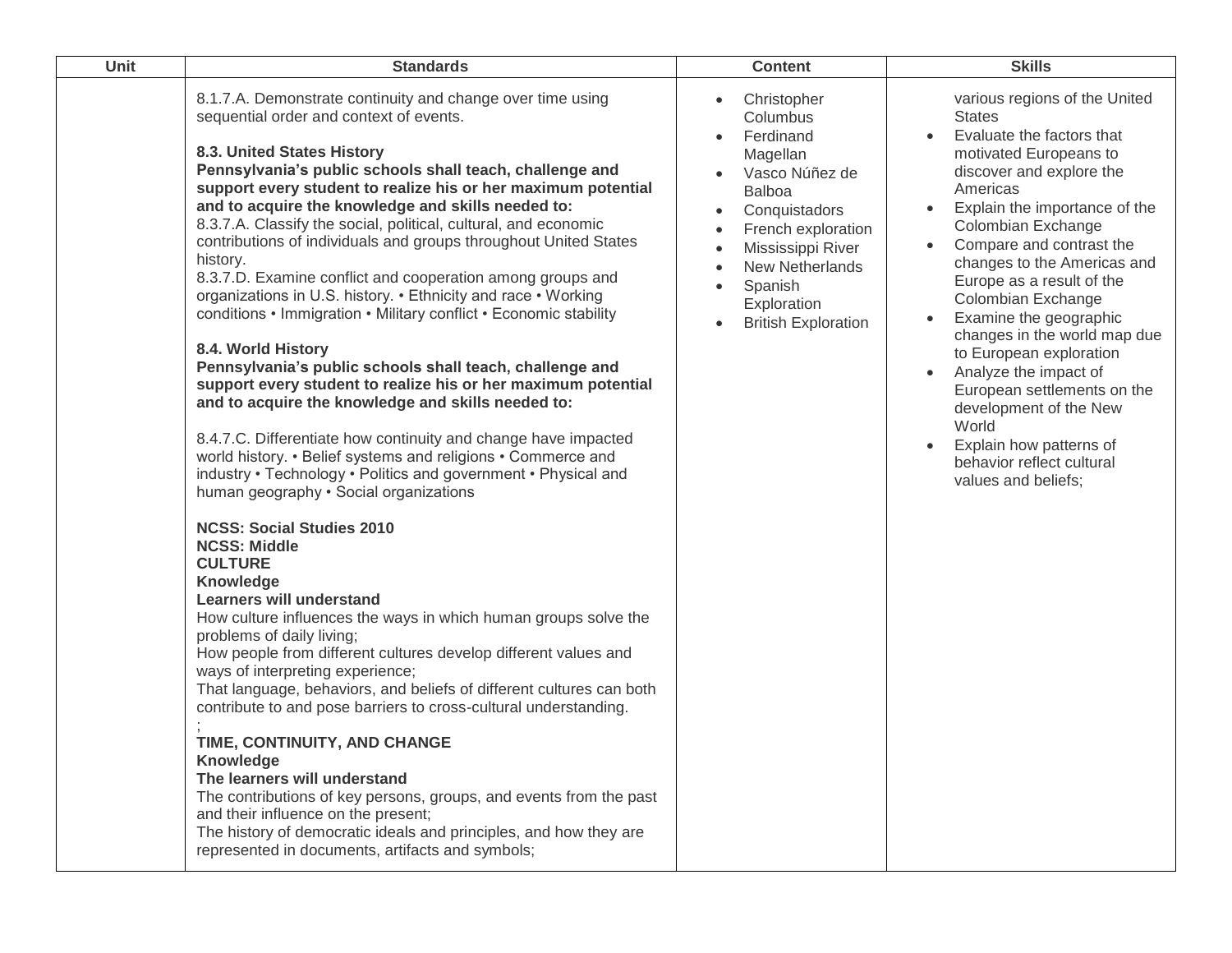| Unit                              | <b>Standards</b>                                                                                                                                                                                                                                                                                                                                                                                                                                                                                                                                                                                                                                                                                                                                                                                                                                                                                                                                                                                                                                                                                                                                                                                                                                                                                                                                                                                                                                                                                                                                                                                                                                                                                                                                                                                                                                                                                          | <b>Content</b>                                                                                                                                                                                                                                                                                                                                                                                                                                                                                                                                                                                                                                                                                                                                                                                                           | <b>Skills</b>                                                                                                                                                                                                                                                                                                                                                                                                                                                                                                                                                                                                                                                                                                                                                                               |
|-----------------------------------|-----------------------------------------------------------------------------------------------------------------------------------------------------------------------------------------------------------------------------------------------------------------------------------------------------------------------------------------------------------------------------------------------------------------------------------------------------------------------------------------------------------------------------------------------------------------------------------------------------------------------------------------------------------------------------------------------------------------------------------------------------------------------------------------------------------------------------------------------------------------------------------------------------------------------------------------------------------------------------------------------------------------------------------------------------------------------------------------------------------------------------------------------------------------------------------------------------------------------------------------------------------------------------------------------------------------------------------------------------------------------------------------------------------------------------------------------------------------------------------------------------------------------------------------------------------------------------------------------------------------------------------------------------------------------------------------------------------------------------------------------------------------------------------------------------------------------------------------------------------------------------------------------------------|--------------------------------------------------------------------------------------------------------------------------------------------------------------------------------------------------------------------------------------------------------------------------------------------------------------------------------------------------------------------------------------------------------------------------------------------------------------------------------------------------------------------------------------------------------------------------------------------------------------------------------------------------------------------------------------------------------------------------------------------------------------------------------------------------------------------------|---------------------------------------------------------------------------------------------------------------------------------------------------------------------------------------------------------------------------------------------------------------------------------------------------------------------------------------------------------------------------------------------------------------------------------------------------------------------------------------------------------------------------------------------------------------------------------------------------------------------------------------------------------------------------------------------------------------------------------------------------------------------------------------------|
|                                   | The influences of social, geographic, economic, and cultural factors<br>on the history of local areas, states, nations, and the world.<br>Copyright © 2015 Commonwealth of Pennsylvania. All Rights<br>Reserved                                                                                                                                                                                                                                                                                                                                                                                                                                                                                                                                                                                                                                                                                                                                                                                                                                                                                                                                                                                                                                                                                                                                                                                                                                                                                                                                                                                                                                                                                                                                                                                                                                                                                           |                                                                                                                                                                                                                                                                                                                                                                                                                                                                                                                                                                                                                                                                                                                                                                                                                          |                                                                                                                                                                                                                                                                                                                                                                                                                                                                                                                                                                                                                                                                                                                                                                                             |
| <b>Colonial</b><br><b>America</b> | <b>PA: Civics and Government 2009</b><br>PA: Grade 7<br>5.1 Principles & Documents of Government<br>Pennsylvania's public schools shall teach, challenge and<br>support every student to realize his or her maximum potential<br>and to acquire the knowledge and skills needed to:<br>5.1.7.B. Identify the different types of government and the<br>processes they use in making laws.<br>5.1.7.C. Explain how the principles and ideals shape local, state,<br>and national government. • Liberty / Freedom • Democracy • Justice<br>• Equality<br>5.1.7.D. Summarize the basic principles and ideals within<br>documents and the roles played by the framers as found in<br>significant documents: • Declaration of Independence • United<br>States Constitution • Bill of Rights • Pennsylvania Constitution<br>5.2 Rights and Responsibilities of Citizenship<br>5.2. Rights and Responsibilities of Citizenship<br>5.2.7.B. Compare the methods citizens use to resolve conflicts in<br>society and government.<br>5.2.7.C. Describe the role of political leadership and public service.<br>5.2.7.D. Describe the citizen's role in the political process.<br>PA: History 2009<br>PA: Grade 7<br>8.1. Historical Analysis and Skills Development<br>Pennsylvania's public schools shall teach, challenge and<br>support every student to realize his or her maximum potential<br>and to acquire the knowledge and skills needed to:<br>8.1.7.A. Demonstrate continuity and change over time using<br>sequential order and context of events.<br>8.3. United States History<br>Pennsylvania's public schools shall teach, challenge and<br>support every student to realize his or her maximum potential<br>and to acquire the knowledge and skills needed to:<br>8.3.7.B. Examine the importance of significant historical documents,<br>artifacts, and places critical to United States history. | Representative<br>$\bullet$<br>government<br><b>Northern Colonies</b><br>$\bullet$<br><b>Middle Colonies</b><br>$\bullet$<br>Southern Colonies<br>$\bullet$<br>Proprietary colony<br>$\bullet$<br>Royal colony<br>$\bullet$<br><b>William Penn</b><br>$\bullet$<br>Plantation<br>$\bullet$<br>Spanish Colonies<br>$\bullet$<br><b>Borderlands</b><br>$\bullet$<br>St. Junipero Serra<br>$\bullet$<br>Legislature<br>$\bullet$<br>Bill of rights<br>$\bullet$<br>Habeus corpus<br>$\bullet$<br>Freedom of the<br>$\bullet$<br>press<br><b>Navigation Acts</b><br>$\bullet$<br>Indentured servant<br>$\bullet$<br>Triangular trade<br>$\bullet$<br>Racism<br>$\bullet$<br>Slave code<br>$\bullet$<br>Benjamin Franklin<br>$\bullet$<br>Natural rights<br>$\bullet$<br>Divine right<br>$\bullet$<br>Separation of<br>powers | The students will be able to:<br>Examine the social, political,<br>economic, and religious<br>impact of European empire<br>building in North America<br>Evaluate the impact that<br>economic, political, social,<br>and religious factors in<br>England and France had on<br>colonial life<br>Compare and contrast life in<br>each of the colonial regions<br>Compare and contrast Penn's<br>"holy experiment" with the<br>Puritans' "city on a hill"<br>Compare and contrast the<br>experiences of Native<br>Americans in Spanish<br>settlements and in English<br>colonies<br>Formulate ideas about the<br>benefits of regulating trade<br>Analyze the differences<br>between the indentured<br>servant and slave<br>Analyze the Great Awakening<br>and its effect on American<br>society |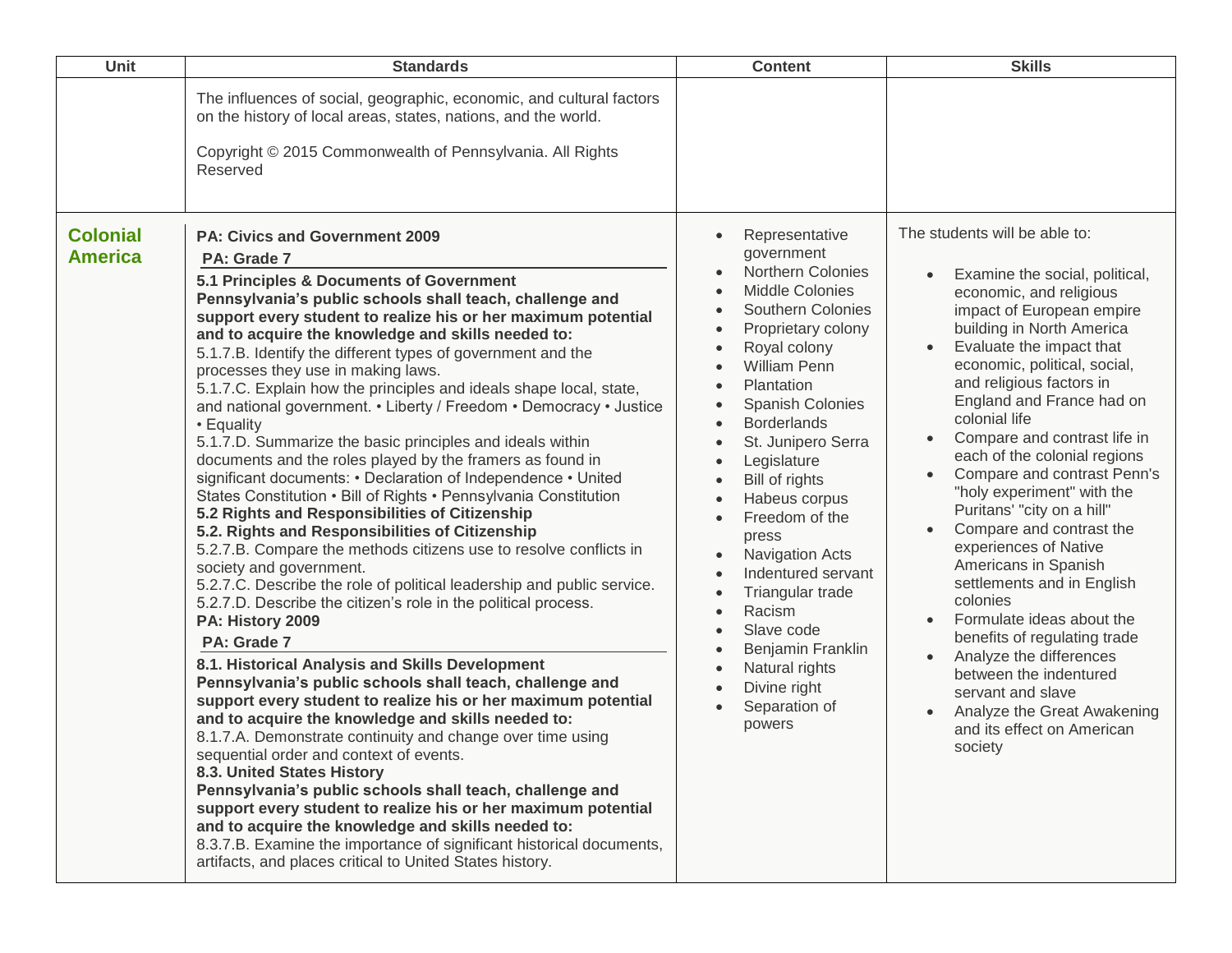| Unit | <b>Standards</b>                                                                                                                                                                                                                                                                                                                                                                                                                                                                                                                                                                                                                                                                                                                                                                                                                                                                                                                         | <b>Content</b> | <b>Skills</b> |
|------|------------------------------------------------------------------------------------------------------------------------------------------------------------------------------------------------------------------------------------------------------------------------------------------------------------------------------------------------------------------------------------------------------------------------------------------------------------------------------------------------------------------------------------------------------------------------------------------------------------------------------------------------------------------------------------------------------------------------------------------------------------------------------------------------------------------------------------------------------------------------------------------------------------------------------------------|----------------|---------------|
|      | 8.3.7.C. Compare how continuity and change have impacted U.S.<br>history. • Belief systems and religions • Commerce and industry •<br>Technology • Politics and government • Physical and human<br>geography . Social organizations<br>8.3.7.D. Examine conflict and cooperation among groups and<br>organizations in U.S. history. • Ethnicity and race • Working<br>conditions • Immigration • Military conflict • Economic stability<br>8.4. World History<br>Pennsylvania's public schools shall teach, challenge and<br>support every student to realize his or her maximum potential<br>and to acquire the knowledge and skills needed to:<br>8.4.7.B. Explain the importance of historical documents, artifacts,<br>and sites which are critical to world history.<br>8.4.7.D. Explain how conflict and cooperation among groups and<br>organizations have impacted the history of the world.<br><b>NCSS: Social Studies 2010</b> |                |               |
|      | <b>NCSS: Middle</b><br><b>CULTURE</b><br>Knowledge<br>Learners will understand<br>How culture influences the ways in which human groups solve the<br>problems of daily living;<br>That the beliefs, values, and behaviors of a culture form an<br>integrated system that helps shape the activities and ways of life<br>that define a culture;<br>How individuals learn the elements of their culture through<br>interactions with others, and how individuals learn of other cultures<br>through communication and study;<br>That culture may change in response to changing needs, concerns,<br>social, political, and geographic conditions;                                                                                                                                                                                                                                                                                          |                |               |
|      | TIME, CONTINUITY, AND CHANGE<br>Knowledge<br>The learners will understand<br>Key historical periods and patterns of change within and across<br>cultures (e.g., the rise and fall of ancient civilizations, the<br>development of technology, the rise of modem nation-states, and<br>the establishment and breakdown of colonial systems;<br>POWER, AUTHORITY, AND GOVERNANCE<br>Knowledge<br><b>Learners will understand</b>                                                                                                                                                                                                                                                                                                                                                                                                                                                                                                           |                |               |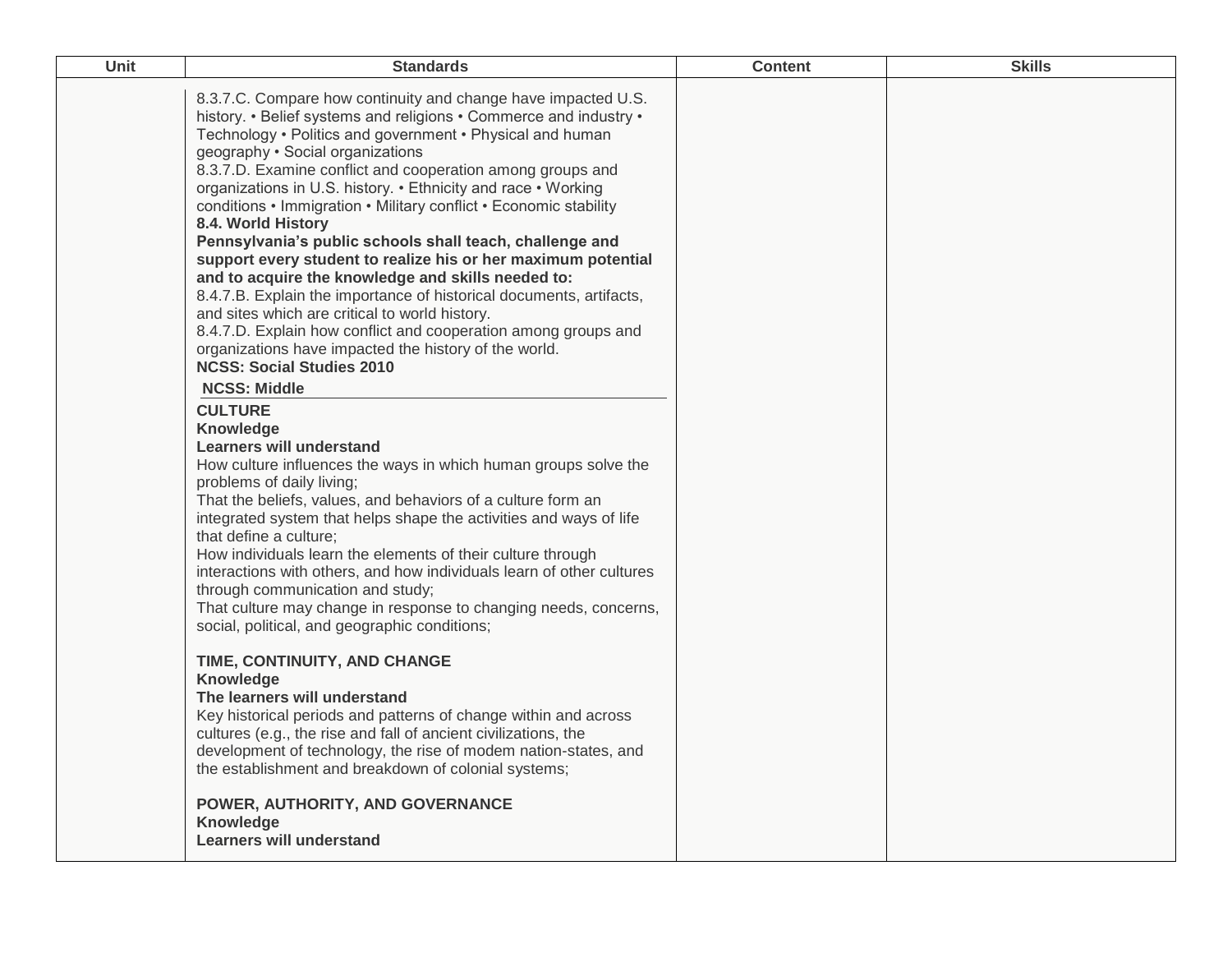| <b>Unit</b> | <b>Standards</b>                                                                                                                                                                                                                                                                                                                                                                                                                                                                                                                                                                                                                                                                                                                                                     | <b>Content</b> | <b>Skills</b> |
|-------------|----------------------------------------------------------------------------------------------------------------------------------------------------------------------------------------------------------------------------------------------------------------------------------------------------------------------------------------------------------------------------------------------------------------------------------------------------------------------------------------------------------------------------------------------------------------------------------------------------------------------------------------------------------------------------------------------------------------------------------------------------------------------|----------------|---------------|
|             | The ways in which governments meet the needs and wants of<br>citizens, manage conflict, and establish order and security.                                                                                                                                                                                                                                                                                                                                                                                                                                                                                                                                                                                                                                            |                |               |
|             | PRODUCTION, DISTRIBUTION, AND CONSUMPTION<br>Knowledge<br><b>Learners will understand</b><br>Individuals, government, and society experience scarcity because<br>human wants and needs exceed what can be produced from<br>available resources;                                                                                                                                                                                                                                                                                                                                                                                                                                                                                                                      |                |               |
|             | <b>SCIENCE, TECHNOLOGY, AND SOCIETY</b><br>Knowledge<br><b>Learners will understand</b><br>Society often turns to science and technology to solve problems;                                                                                                                                                                                                                                                                                                                                                                                                                                                                                                                                                                                                          |                |               |
|             | <b>GLOBAL CONNECTIONS</b><br>Knowledge<br><b>Learners will understand</b><br>Global factors such as cultural, economic, and political connections<br>are changing the places in which people live (e.g., through trade,<br>migration, increased travel, and communication);<br>Universal human rights cut across cultures but are not necessarily<br>understood in the same way in all cultures.                                                                                                                                                                                                                                                                                                                                                                     |                |               |
|             | <b>CIVIC IDEALS AND PRACTICES</b><br>Knowledge<br><b>Learners will understand</b><br>Concepts and ideals such as: individual dignity, liberty, justice,<br>equality, individual rights, responsibility, majority and minority rights,<br>and civil dissent;<br>The common good, and the rule of law;<br>Key documents and excerpts from key sources that define and<br>support democratic ideals and practices (e.g., the U.S. Declaration<br>of Independence, the U.S. Constitution, the Gettysburg Address,<br>the Letter from Birmingham Jail; and international documents such<br>as the Declaration of the Rights of Man, and the Universal<br>Declaration of the Rights of Children);<br>Copyright © 2015 Commonwealth of Pennsylvania. All Rights<br>Reserved |                |               |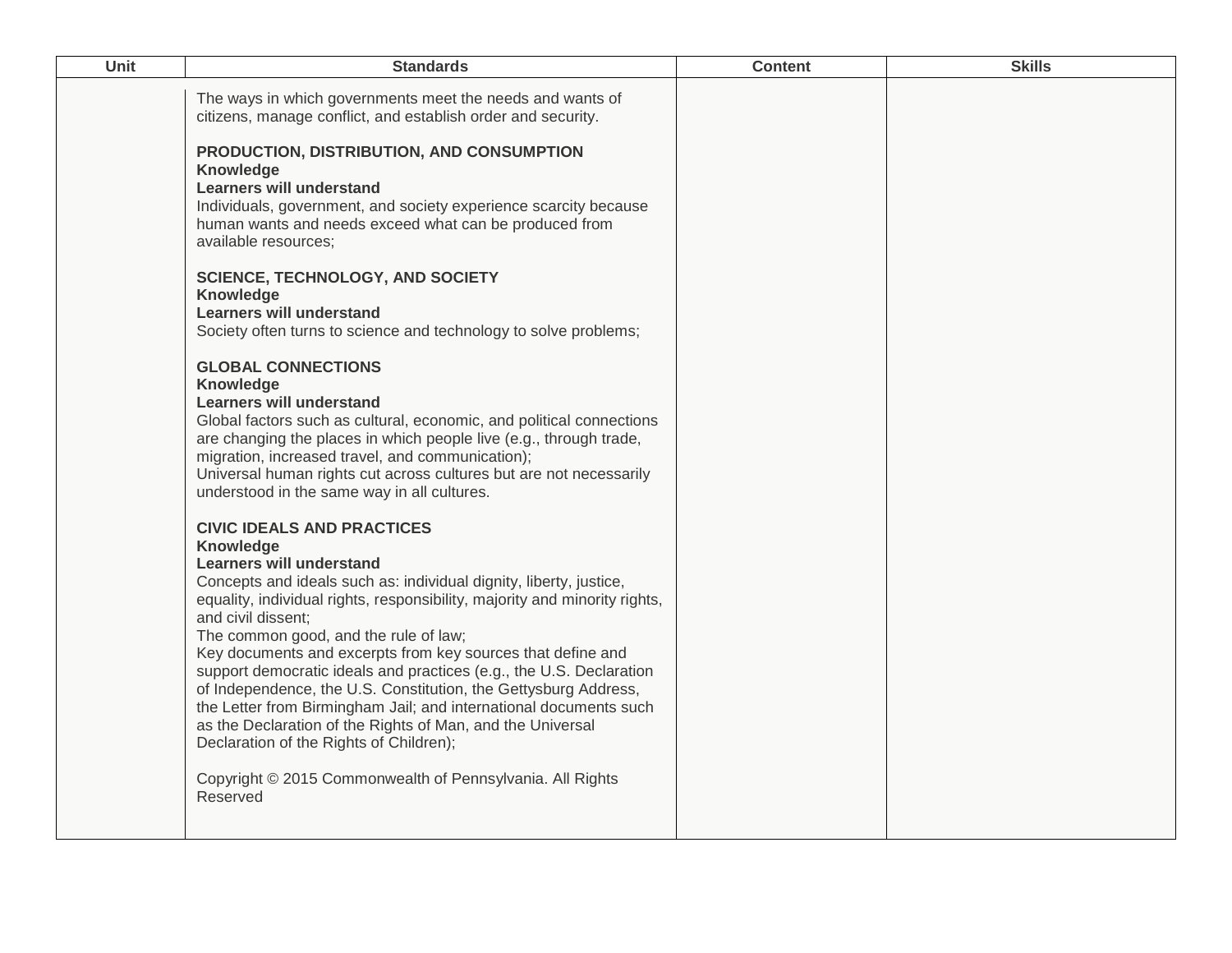| <b>Unit</b>                                        | <b>Standards</b>                                                                                                                                                                                                                                                                                                                                                                                                                                                                                                                                                                                                                                                                                                                                                                                                                                                                                                                                                                                                                                                                                                                                                                                                                                                                                                                                                                                                                                                                                                                                                                                                                                                                                                                                                                                                                                                                                                                                                                                                                                                                                                                     | <b>Content</b>                                                                                                                                                                                                                                                                      | <b>Skills</b>                                                                                                                                                                                                                                                                                                                                                                                                                                                                                                                                                                                                                                                                                                                                                      |
|----------------------------------------------------|--------------------------------------------------------------------------------------------------------------------------------------------------------------------------------------------------------------------------------------------------------------------------------------------------------------------------------------------------------------------------------------------------------------------------------------------------------------------------------------------------------------------------------------------------------------------------------------------------------------------------------------------------------------------------------------------------------------------------------------------------------------------------------------------------------------------------------------------------------------------------------------------------------------------------------------------------------------------------------------------------------------------------------------------------------------------------------------------------------------------------------------------------------------------------------------------------------------------------------------------------------------------------------------------------------------------------------------------------------------------------------------------------------------------------------------------------------------------------------------------------------------------------------------------------------------------------------------------------------------------------------------------------------------------------------------------------------------------------------------------------------------------------------------------------------------------------------------------------------------------------------------------------------------------------------------------------------------------------------------------------------------------------------------------------------------------------------------------------------------------------------------|-------------------------------------------------------------------------------------------------------------------------------------------------------------------------------------------------------------------------------------------------------------------------------------|--------------------------------------------------------------------------------------------------------------------------------------------------------------------------------------------------------------------------------------------------------------------------------------------------------------------------------------------------------------------------------------------------------------------------------------------------------------------------------------------------------------------------------------------------------------------------------------------------------------------------------------------------------------------------------------------------------------------------------------------------------------------|
| <b>The</b><br><b>American</b><br><b>Revolution</b> | <b>PA: Civics and Government 2009</b><br>PA: Grade 7<br>5.1 Principles & Documents of Government<br>Pennsylvania's public schools shall teach, challenge and<br>support every student to realize his or her maximum potential<br>and to acquire the knowledge and skills needed to:<br>5.1.7.A. Cite functional examples of how the rule of law protects<br>property rights, individual rights, and the common good.<br>5.1.7.B. Identify the different types of government and the<br>processes they use in making laws.<br>5.1.7.C. Explain how the principles and ideals shape local, state,<br>and national government. • Liberty / Freedom • Democracy • Justice<br>• Equality<br>5.1.7.D. Summarize the basic principles and ideals within<br>documents and the roles played by the framers as found in<br>significant documents: • Declaration of Independence • United<br>States Constitution • Bill of Rights • Pennsylvania Constitution<br>5.1.7.F. Describe how the media uses political symbols to influence<br>public opinion.<br>5.2 Rights and Responsibilities of Citizenship<br>5.2. Rights and Responsibilities of Citizenship<br>5.2.7.B. Compare the methods citizens use to resolve conflicts in<br>society and government.<br>5.2.7.C. Describe the role of political leadership and public service.<br>5.2.7.D. Describe the citizen's role in the political process.<br><b>5.3 How Government Works</b><br>5.3. How Government Works<br>5.3.7.B. Define and compare the role and structure of local, state,<br>and national governments.<br>5.3.7.I. Identify types of local, state, and national taxes.<br>5.3.7.J. Identify various types of governments.<br>5.4 How International Relationships Function<br>5.4. How International Relationships Function<br>5.4.7.A. Identify how countries have varying interests.<br>5.4.7.B. Describe how countries coexist in the world community.<br>5.4.7.D. Identify mass media sources and how they report world<br>events.<br><b>NCSS: Social Studies 2010</b><br><b>NCSS: Middle</b><br><b>CULTURE</b><br><b>Knowledge</b><br><b>Learners will understand</b> | <b>Boston Massacre</b><br><b>Boston Tea Party</b><br><b>Boycott</b><br>Continental<br>Congress<br>Declaration of<br>Independence<br>Loyalist<br>Mercenary<br>Militia<br>Minuteman<br>Patriot<br>Redcoat<br><b>Taxation without</b><br>representation<br>Tory<br><b>Thomas Paine</b> | The students will be able to:<br>Define three basic freedoms<br>to which people are entitled<br>Formulate opinions about why<br>the colonists drafted the<br>Declaration of Independence<br>Compare and contrast the<br>political ideas of the patriot<br>and the tory<br>Evaluate and synthesize the<br>$\bullet$<br>British and American plans for<br>the war<br>Explain why the Battle of<br>$\bullet$<br>Saratoga was a turning point<br>in the war<br>Evaluate why many Native<br>$\bullet$<br>Americans gave support to<br>the British<br>Explain why the British<br>imposed new laws and taxes<br>on the colonies<br>Explain the significance of<br>Lexington and Concord<br>Summarize the key events<br>that led to declaring<br>independence from Britain |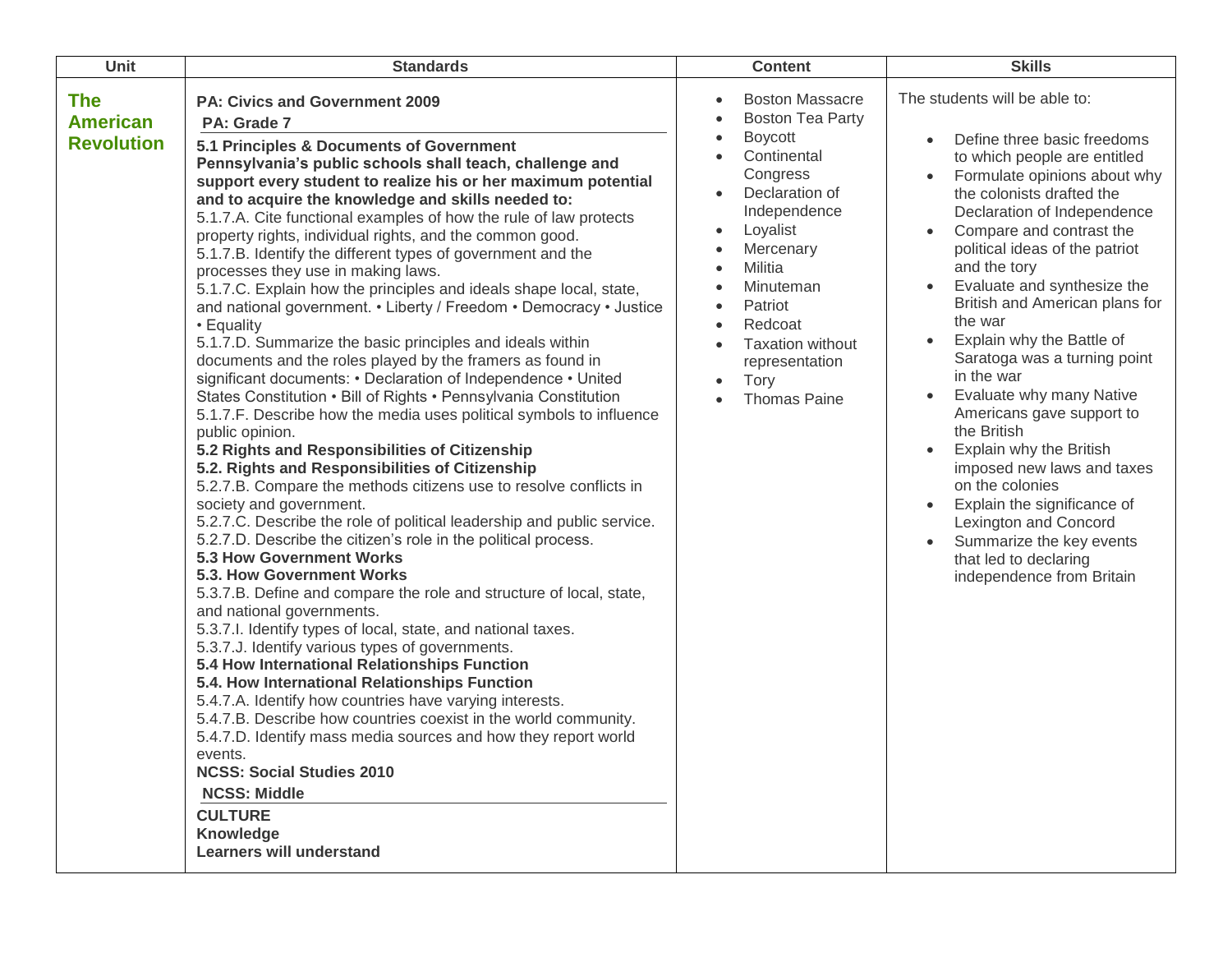| <b>Unit</b> | <b>Standards</b>                                                                                                                                                                                                                                                                                                                                                                                                                                                                                                                                                                                                                                                                                                                                                                                                                                                                                                                                                                                                                                                                                                                                                                                                                                                                                                     | <b>Content</b> | <b>Skills</b> |
|-------------|----------------------------------------------------------------------------------------------------------------------------------------------------------------------------------------------------------------------------------------------------------------------------------------------------------------------------------------------------------------------------------------------------------------------------------------------------------------------------------------------------------------------------------------------------------------------------------------------------------------------------------------------------------------------------------------------------------------------------------------------------------------------------------------------------------------------------------------------------------------------------------------------------------------------------------------------------------------------------------------------------------------------------------------------------------------------------------------------------------------------------------------------------------------------------------------------------------------------------------------------------------------------------------------------------------------------|----------------|---------------|
|             | How individuals learn the elements of their culture through<br>interactions with others, and how individuals learn of other cultures<br>through communication and study;<br>That culture may change in response to changing needs, concerns,<br>social, political, and geographic conditions;<br>Draw inferences from data about the ways in which given cultures<br>respond to persistent human issues, and how culture influences<br>those responses.<br>TIME, CONTINUITY, AND CHANGE<br>Knowledge<br>The learners will understand<br>The study of the past provides a representation of the history of<br>communities, nations, and the world;<br>Concepts such as: chronology, causality, change, conflict,<br>complexity, multiple perspectives, primary and secondary sources,<br>and cause and effect;<br>Key historical periods and patterns of change within and across<br>cultures (e.g., the rise and fall of ancient civilizations, the<br>development of technology, the rise of modem nation-states, and<br>the establishment and breakdown of colonial systems;<br>The contributions of key persons, groups, and events from the past<br>and their influence on the present;<br>The history of democratic ideals and principles, and how they are<br>represented in documents, artifacts and symbols; |                |               |
|             | PEOPLE, PLACES, AND ENVIRONMENTS<br>Knowledge<br><b>Learners will understand</b><br>The theme of people, places, and environments involves the study<br>of the relationships between human populations in different<br>locations and geographic phenomena such as climate, vegetation,<br>and natural resources;<br>Concepts such as: location, region, place, and migration, as well as<br>human and physical systems;<br>The roles of different kinds of population centers in a region or<br>nation;<br>Factors that contribute to cooperation and conflict among peoples<br>of the nation and world, including language, religion, and political<br>beliefs;<br>The use of a variety of maps, globes, graphic representations, and<br>geospatial technologies to help investigate the relationships among<br>people, places, and environments.                                                                                                                                                                                                                                                                                                                                                                                                                                                                   |                |               |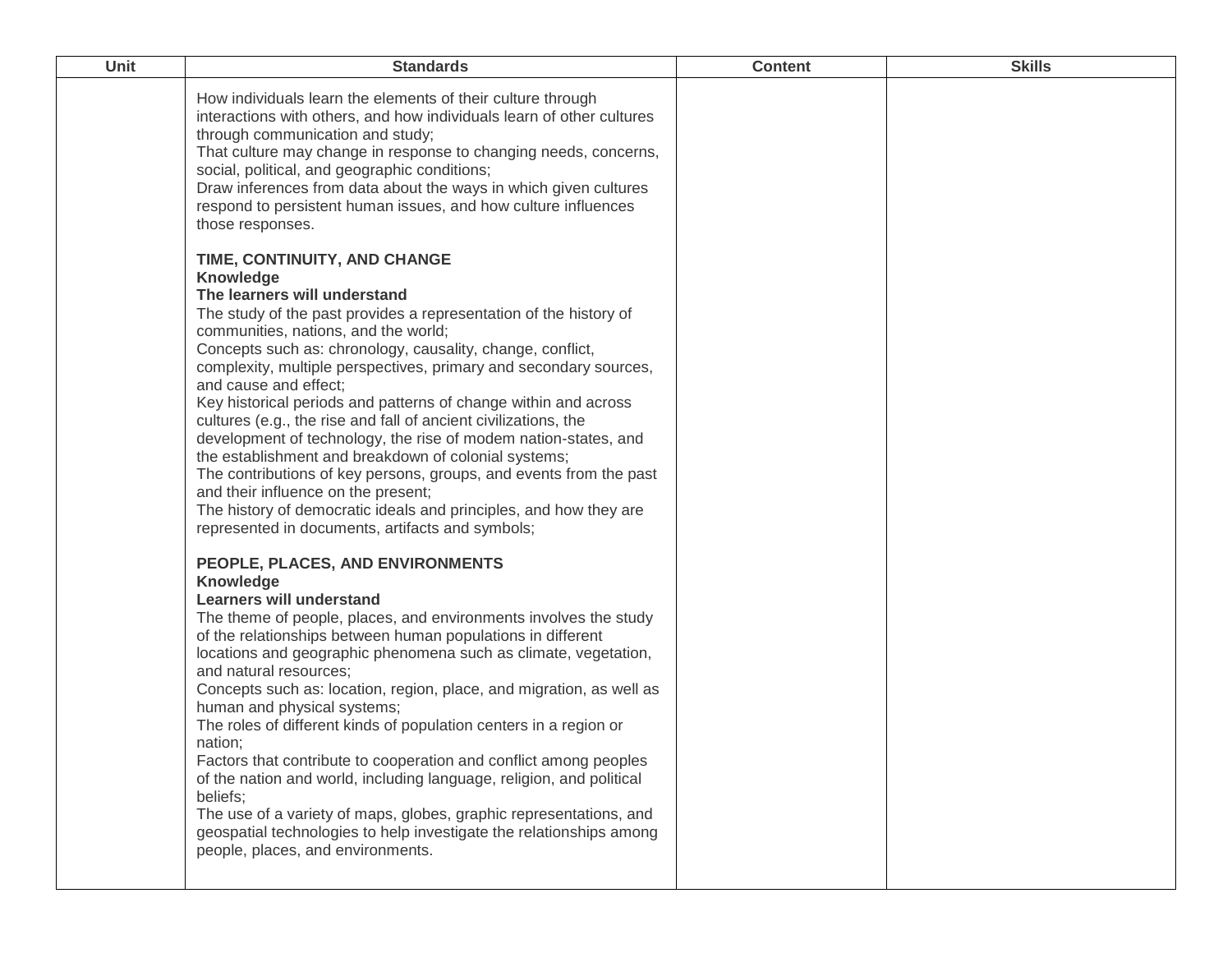| Unit | <b>Standards</b>                                                                                                                                                                                                                                                                                                                                                                                                                                                                                                                                                                                                                                                                                                                                                                                                                                                                                                                                                                                                                                                                                                                                                                                                                                                                                                                                                                                                                                                                                                                                                                                                                                                                                                                                                                                                                                                                                                       | <b>Content</b> | <b>Skills</b> |
|------|------------------------------------------------------------------------------------------------------------------------------------------------------------------------------------------------------------------------------------------------------------------------------------------------------------------------------------------------------------------------------------------------------------------------------------------------------------------------------------------------------------------------------------------------------------------------------------------------------------------------------------------------------------------------------------------------------------------------------------------------------------------------------------------------------------------------------------------------------------------------------------------------------------------------------------------------------------------------------------------------------------------------------------------------------------------------------------------------------------------------------------------------------------------------------------------------------------------------------------------------------------------------------------------------------------------------------------------------------------------------------------------------------------------------------------------------------------------------------------------------------------------------------------------------------------------------------------------------------------------------------------------------------------------------------------------------------------------------------------------------------------------------------------------------------------------------------------------------------------------------------------------------------------------------|----------------|---------------|
|      | INDIVIDUAL DEVELOPMENT AND IDENTITY<br><b>Knowledge</b><br><b>Learners will understand</b><br>How personal, social, cultural, and environmental factors contribute<br>to the development and the growth of personal identity;<br>That individuals' choices influence identity and development;<br>INDIVIDUALS, GROUPS, AND INSTITUTIONS<br><b>Knowledge</b><br><b>Learners will understand</b><br>That institutions may promote or undermine social conformity;<br>That when two or more groups with differing norms and beliefs<br>interact, accommodation or conflict may result;<br>POWER, AUTHORITY, AND GOVERNANCE<br><b>Knowledge</b><br><b>Learners will understand</b><br>Fundamental ideas that are the foundation of American<br>constitutional democracy (including those of the U.S. Constitution,<br>popular sovereignty, the rule of law, separation of powers, checks<br>and balances, minority rights, the separation of church and state,<br>and Federalism);<br>The ways in which governments meet the needs and wants of<br>citizens, manage conflict, and establish order and security.<br>PRODUCTION, DISTRIBUTION, AND CONSUMPTION<br><b>Knowledge</b><br><b>Learners will understand</b><br>How choices involve trading off the expected value of one<br>opportunity gained against the expected value of the best<br>alternative;<br>Economic incentives affect people's behavior and may be regulated<br>by rules or laws;<br>How markets bring buyers and sellers together to exchange goods<br>and services<br><b>SCIENCE, TECHNOLOGY, AND SOCIETY</b><br><b>Knowledge</b><br><b>Learners will understand</b><br>Values, beliefs, and attitudes that have been influenced by new<br>scientific and technological knowledge (e.g., invention of the<br>printing press, conceptions of the universe, applications of atomic<br>energy, and genetic discoveries);<br><b>GLOBAL CONNECTIONS</b> |                |               |
|      |                                                                                                                                                                                                                                                                                                                                                                                                                                                                                                                                                                                                                                                                                                                                                                                                                                                                                                                                                                                                                                                                                                                                                                                                                                                                                                                                                                                                                                                                                                                                                                                                                                                                                                                                                                                                                                                                                                                        |                |               |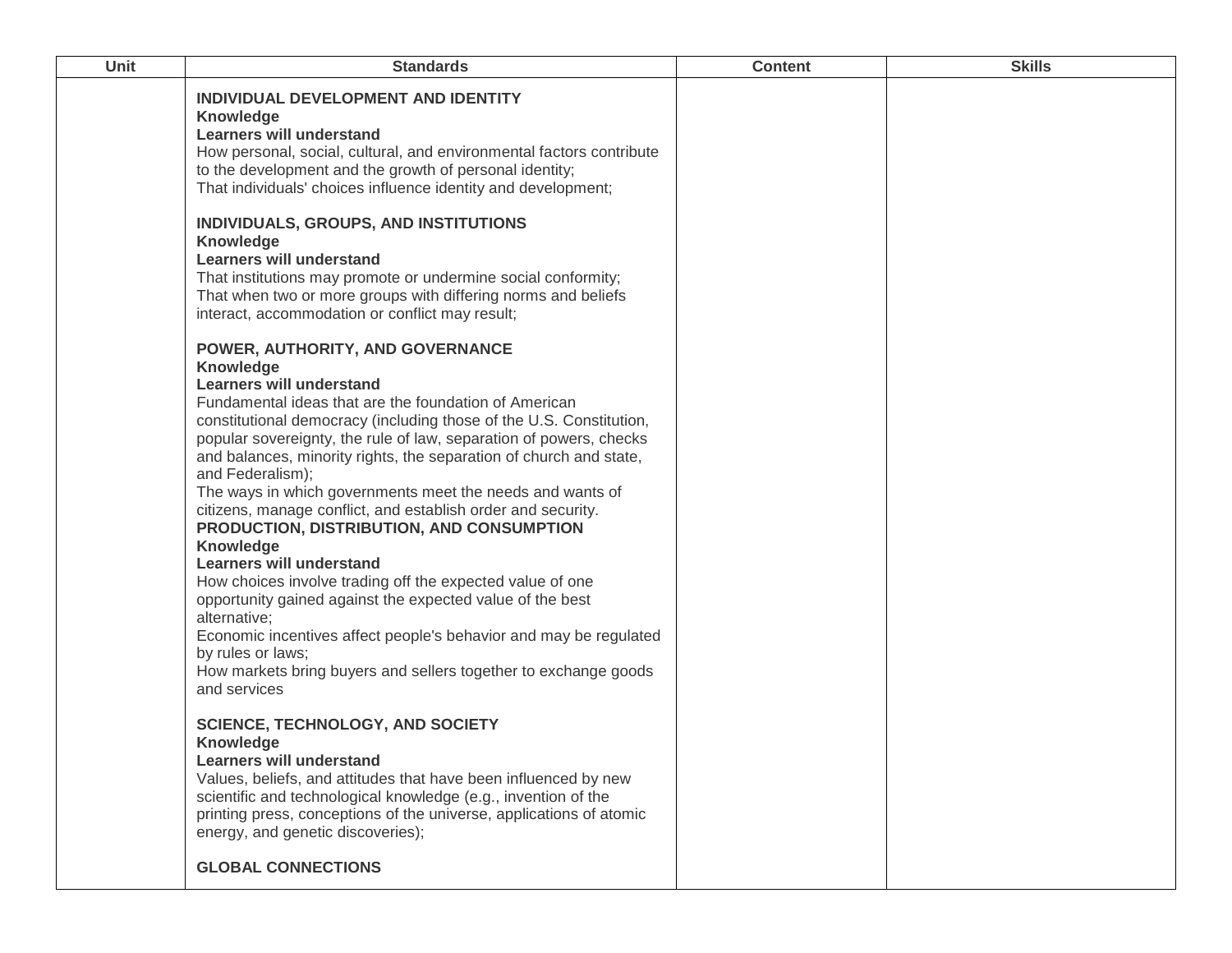| Unit                                                          | <b>Standards</b>                                                                                                                                                                                                                                                                                                                                                                                                                                                                                                                                                                                                                                                                                                                                                                                                                                                                                                                                                                                                                                                                                                                                                                                            | <b>Content</b>                                                                                                                                                                                                                                                                    | <b>Skills</b>                                                                                                                                                                                                                                                                                                                                                                                             |
|---------------------------------------------------------------|-------------------------------------------------------------------------------------------------------------------------------------------------------------------------------------------------------------------------------------------------------------------------------------------------------------------------------------------------------------------------------------------------------------------------------------------------------------------------------------------------------------------------------------------------------------------------------------------------------------------------------------------------------------------------------------------------------------------------------------------------------------------------------------------------------------------------------------------------------------------------------------------------------------------------------------------------------------------------------------------------------------------------------------------------------------------------------------------------------------------------------------------------------------------------------------------------------------|-----------------------------------------------------------------------------------------------------------------------------------------------------------------------------------------------------------------------------------------------------------------------------------|-----------------------------------------------------------------------------------------------------------------------------------------------------------------------------------------------------------------------------------------------------------------------------------------------------------------------------------------------------------------------------------------------------------|
|                                                               | Knowledge<br><b>Learners will understand</b><br>Global factors such as cultural, economic, and political connections<br>are changing the places in which people live (e.g., through trade,<br>migration, increased travel, and communication);<br><b>CIVIC IDEALS AND PRACTICES</b><br>Knowledge<br><b>Learners will understand</b><br>Concepts and ideals such as: individual dignity, liberty, justice,<br>equality, individual rights, responsibility, majority and minority rights,<br>and civil dissent:<br>The common good, and the rule of law;<br>Key documents and excerpts from key sources that define and<br>support democratic ideals and practices (e.g., the U.S. Declaration<br>of Independence, the U.S. Constitution, the Gettysburg Address,<br>the Letter from Birmingham Jail; and international documents such<br>as the Declaration of the Rights of Man, and the Universal<br>Declaration of the Rights of Children);<br>Key past and present issues involving democratic ideals and<br>practices, as well as the perspectives of various stakeholders in<br>proposing possible solutions to these issues;<br>Copyright © 2015 Commonwealth of Pennsylvania. All Rights<br>Reserved |                                                                                                                                                                                                                                                                                   |                                                                                                                                                                                                                                                                                                                                                                                                           |
| <b>The Rise of</b><br>the<br><b>American</b><br><b>Nation</b> | <b>NCSS: Social Studies 2010</b><br><b>NCSS: Middle</b><br><b>CULTURE</b><br><b>Knowledge</b><br><b>Learners will understand</b><br>Concepts such as beliefs, values, institutions, cohesion, diversity,<br>accommodation, adaptation, assimilation, and dissonance;<br>How culture influences the ways in which human groups solve the<br>problems of daily living;<br>That the beliefs, values, and behaviors of a culture form an<br>integrated system that helps shape the activities and ways of life<br>that define a culture;<br>That culture may change in response to changing needs, concerns,<br>social, political, and geographic conditions;<br>That language, behaviors, and beliefs of different cultures can both<br>contribute to and pose barriers to cross-cultural understanding.                                                                                                                                                                                                                                                                                                                                                                                                       | Articles of<br>Confederation<br>Constitution<br><b>Bill of Rights</b><br>Federal<br>Ratification<br>Sovereignty<br><b>Great Compromise</b><br>Republic<br>3/5 Compromise<br>James Madison<br>Judicial branch<br>Legislative branch<br>Executive branch<br>Separation of<br>powers | The students will be able to:<br>Evaluate and analyze the<br>Articles of Confederation as a<br>government in the United<br><b>States</b><br>Explain how the issue of<br>congressional representation<br>was decided<br>Analyze how European ideas<br>$\bullet$<br>influenced the Constitution<br>Compare and contrast the<br>views of the federalists and<br>anti-federalists about the new<br>government |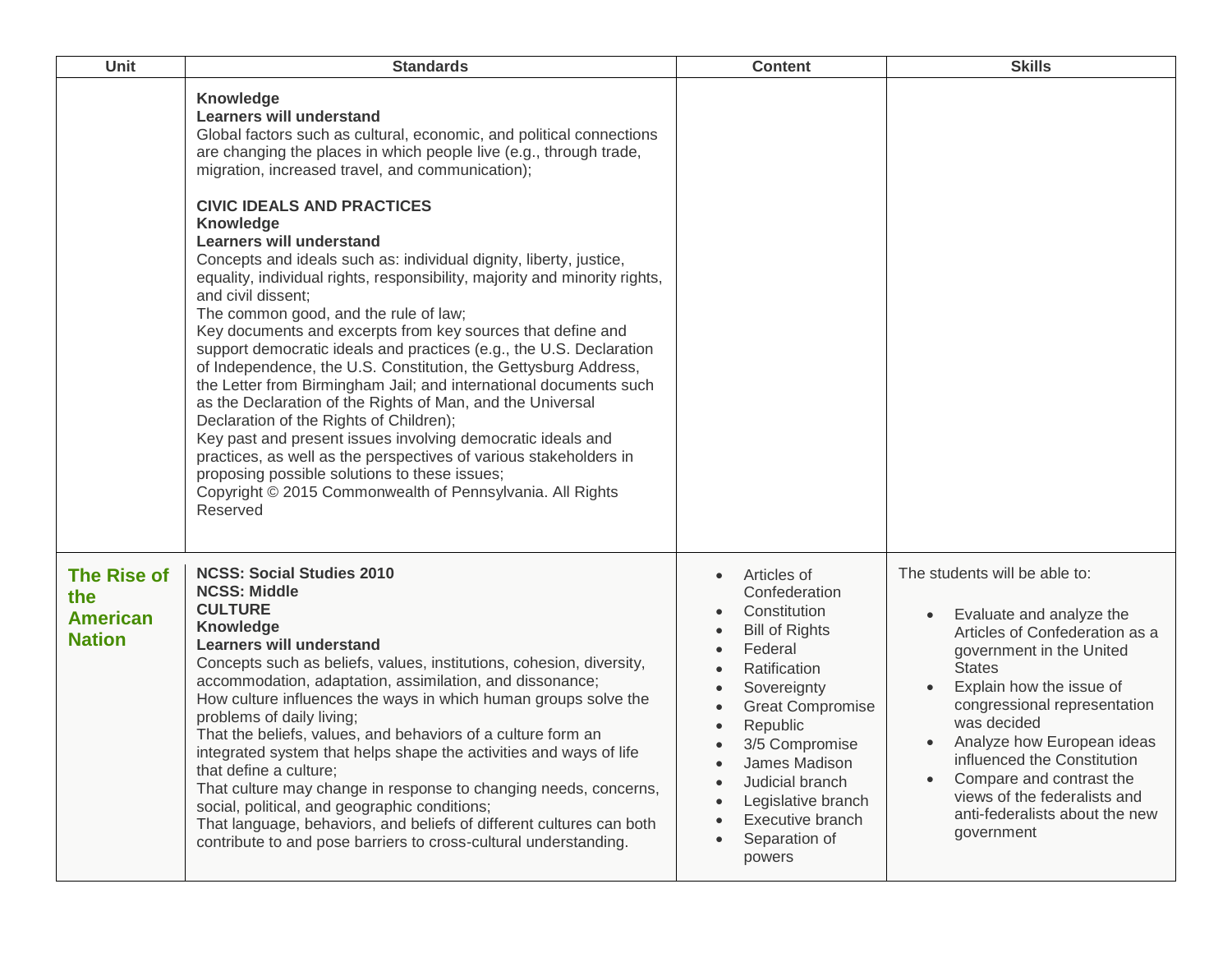| <b>Unit</b> | <b>Standards</b>                                                                                                                                                                                                                                                                                                                                                                                                                                                                                                                                                                                                                                                                                                                                                                                                                                                                                                                                                                                                                                                                                                                                                                                                                                                                                                                                                                                                                                                                                                                                                                                                                                                                                                                                                                                                                                                                                                                                                                                        | <b>Content</b>                                               | <b>Skills</b>                                                                                                                                                                                                                                                           |
|-------------|---------------------------------------------------------------------------------------------------------------------------------------------------------------------------------------------------------------------------------------------------------------------------------------------------------------------------------------------------------------------------------------------------------------------------------------------------------------------------------------------------------------------------------------------------------------------------------------------------------------------------------------------------------------------------------------------------------------------------------------------------------------------------------------------------------------------------------------------------------------------------------------------------------------------------------------------------------------------------------------------------------------------------------------------------------------------------------------------------------------------------------------------------------------------------------------------------------------------------------------------------------------------------------------------------------------------------------------------------------------------------------------------------------------------------------------------------------------------------------------------------------------------------------------------------------------------------------------------------------------------------------------------------------------------------------------------------------------------------------------------------------------------------------------------------------------------------------------------------------------------------------------------------------------------------------------------------------------------------------------------------------|--------------------------------------------------------------|-------------------------------------------------------------------------------------------------------------------------------------------------------------------------------------------------------------------------------------------------------------------------|
|             | TIME, CONTINUITY, AND CHANGE<br><b>Knowledge</b><br>The learners will understand<br>That historical interpretations of the same event may differ on the<br>basis of such factors as conflicting evidence from varied sources,<br>national or cultural perspectives, and the point of view of the<br>researcher;<br>Key historical periods and patterns of change within and across<br>cultures (e.g., the rise and fall of ancient civilizations, the<br>development of technology, the rise of modem nation-states, and<br>the establishment and breakdown of colonial systems;<br>The influences of social, geographic, economic, and cultural factors<br>on the history of local areas, states, nations, and the world.<br>PEOPLE, PLACES, AND ENVIRONMENTS<br><b>Knowledge</b><br><b>Learners will understand</b><br>The concept of regions identifies links between people in different<br>locations according to specific criteria (e.g., physical, economic,<br>social, cultural, or religious);<br>Patterns of demographic and political change, and cultural diffusion<br>in the past and present (e.g., changing national boundaries,<br>migration, and settlement, and the diffusion of and changes in<br>customs and ideas);<br>Human modifications of the environment;<br>Factors that contribute to cooperation and conflict among peoples<br>of the nation and world, including language, religion, and political<br>beliefs;<br>INDIVIDUALS, GROUPS, AND INSTITUTIONS<br><b>Knowledge</b><br><b>Learners will understand</b><br>Institutions are created to respond to changing individual and group<br>needs;<br>That groups and institutions change over time;<br>That institutions may promote or undermine social conformity;<br>That groups and institutions influence culture in a variety of ways.<br>POWER, AUTHORITY, AND GOVERNANCE<br><b>Knowledge</b><br><b>Learners will understand</b><br>Rights are guaranteed in the U.S. Constitution, the supreme law of<br>the land: | Alexander<br>$\bullet$<br>Hamilton<br>Economic<br>depression | Evaluate how the Bill of<br>Rights affected the ratification<br>of the Constitution<br>Explain the functions of the<br>three branches of the federal<br>government to state<br>government<br>Identify the responsibilities of<br>American citizens<br>Defend an opinion |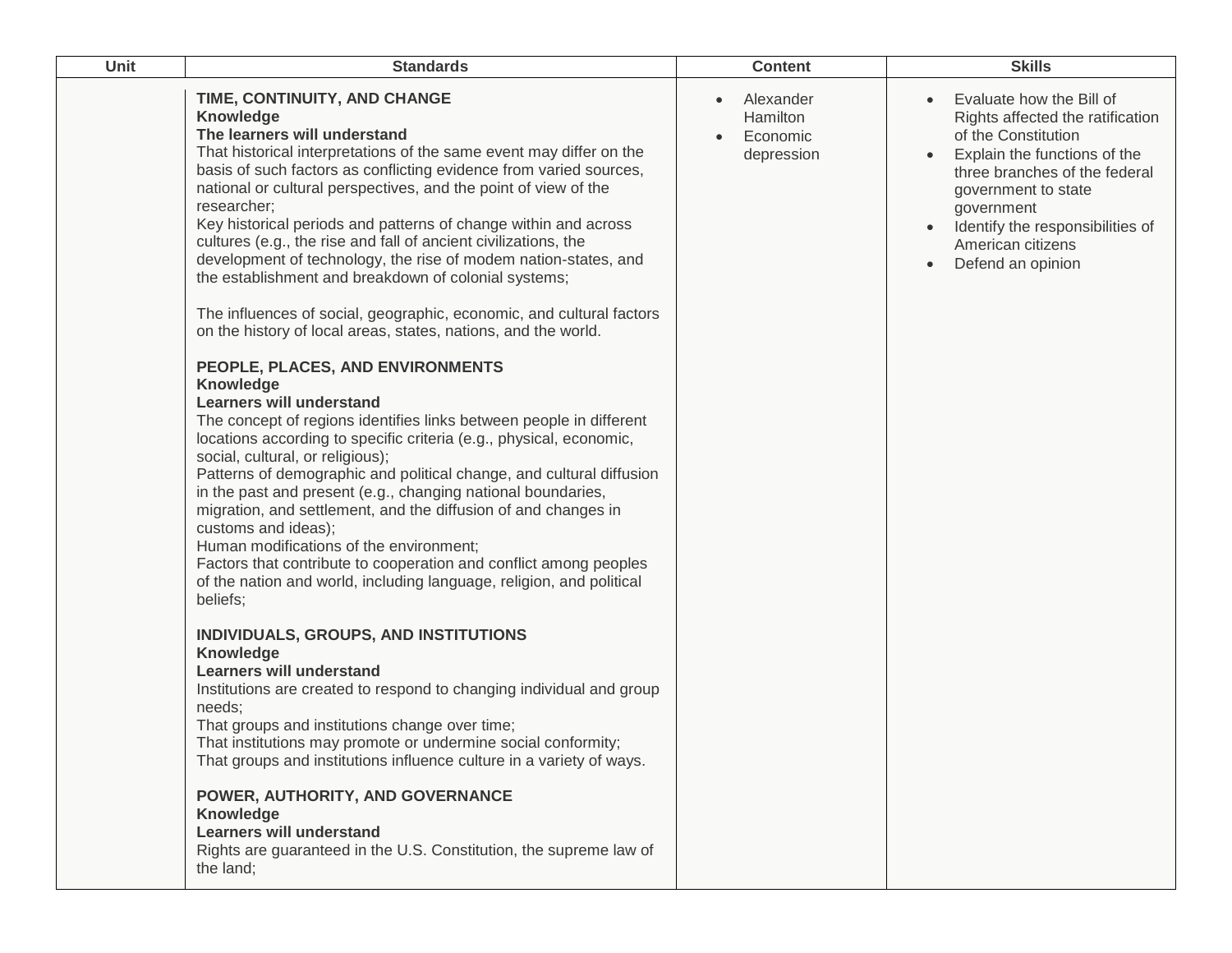| <b>Unit</b> | <b>Standards</b>                                                                                                                                                                                                                                                                                                                                                                                                                                                                                                                                                                                                                                                                                                                                                                                                                                                                                                                                                                                                                                                                                                                                                                                                                                                                                                                                                                                                                                                                                                                                                                                                                                                                             | <b>Content</b> | <b>Skills</b> |
|-------------|----------------------------------------------------------------------------------------------------------------------------------------------------------------------------------------------------------------------------------------------------------------------------------------------------------------------------------------------------------------------------------------------------------------------------------------------------------------------------------------------------------------------------------------------------------------------------------------------------------------------------------------------------------------------------------------------------------------------------------------------------------------------------------------------------------------------------------------------------------------------------------------------------------------------------------------------------------------------------------------------------------------------------------------------------------------------------------------------------------------------------------------------------------------------------------------------------------------------------------------------------------------------------------------------------------------------------------------------------------------------------------------------------------------------------------------------------------------------------------------------------------------------------------------------------------------------------------------------------------------------------------------------------------------------------------------------|----------------|---------------|
|             | Fundamental ideas that are the foundation of American<br>constitutional democracy (including those of the U.S. Constitution,<br>popular sovereignty, the rule of law, separation of powers, checks<br>and balances, minority rights, the separation of church and state,<br>and Federalism);<br>Fundamental values of constitutional democracy (e.g., the common<br>good, liberty, justice, equality, and individual dignity);<br>The ideologies and structures of political systems that differ from<br>those of the United States;<br>The ways in which governments meet the needs and wants of<br>citizens, manage conflict, and establish order and security.<br>PRODUCTION, DISTRIBUTION, AND CONSUMPTION<br>Knowledge<br><b>Learners will understand</b><br>Individuals, government, and society experience scarcity because<br>human wants and needs exceed what can be produced from<br>available resources;<br>he economic choices that people make have both present and<br>future consequences<br>Economic incentives affect people's behavior and may be regulated<br>by rules or laws;<br>That banks and other financial institutions channel funds from<br>savers to borrowers and investors<br>The economic gains that result from specialization and exchange<br>as well as the trade offs<br>How markets bring buyers and sellers together to exchange goods<br>and services<br>How goods and services are allocated in a market economy<br>through the influence of prices on decisions about production and<br>consumption;<br>How the overall levels of income, employment, and prices are<br>determined by the interaction of households, firms, and the<br>government. |                |               |
|             | <b>GLOBAL CONNECTIONS</b><br><b>Knowledge</b><br><b>Learners will understand</b><br>Global factors such as cultural, economic, and political connections<br>are changing the places in which people live (e.g., through trade,<br>migration, increased travel, and communication);<br>Spatial relationships that relate to ongoing global issues (e.g.,<br>pollution, poverty, disease, and conflict) affect the health and well-<br>being of Earth and its inhabitants;                                                                                                                                                                                                                                                                                                                                                                                                                                                                                                                                                                                                                                                                                                                                                                                                                                                                                                                                                                                                                                                                                                                                                                                                                     |                |               |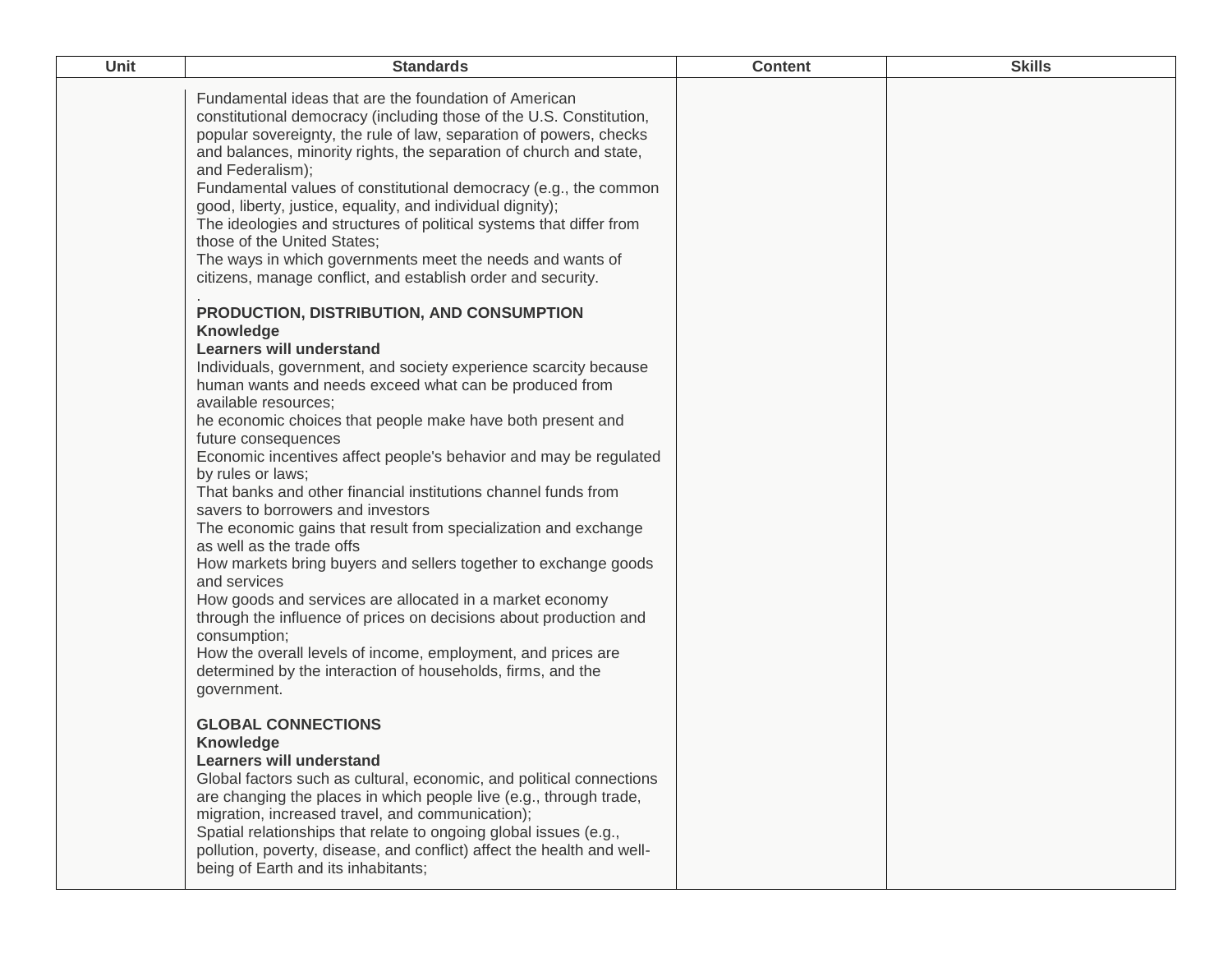| <b>Unit</b>                         | <b>Standards</b>                                                                                                                                                                                                                                                                                                                                                                                                                                                                                                                                                                                                                                                                                                                                                                                                                                                                                                                                                                                                                                                                                                                                                                                                                                                                                                                                                                                                                                                                                                                                                                                                    | <b>Content</b>                                                                                                                                                                                                                                                                                                                                                                                                                        | <b>Skills</b>                                                                                                                                                                                                                                                                                                                                                                                                                                                                                                                                                                                                                                                                                                                                                                                                                      |
|-------------------------------------|---------------------------------------------------------------------------------------------------------------------------------------------------------------------------------------------------------------------------------------------------------------------------------------------------------------------------------------------------------------------------------------------------------------------------------------------------------------------------------------------------------------------------------------------------------------------------------------------------------------------------------------------------------------------------------------------------------------------------------------------------------------------------------------------------------------------------------------------------------------------------------------------------------------------------------------------------------------------------------------------------------------------------------------------------------------------------------------------------------------------------------------------------------------------------------------------------------------------------------------------------------------------------------------------------------------------------------------------------------------------------------------------------------------------------------------------------------------------------------------------------------------------------------------------------------------------------------------------------------------------|---------------------------------------------------------------------------------------------------------------------------------------------------------------------------------------------------------------------------------------------------------------------------------------------------------------------------------------------------------------------------------------------------------------------------------------|------------------------------------------------------------------------------------------------------------------------------------------------------------------------------------------------------------------------------------------------------------------------------------------------------------------------------------------------------------------------------------------------------------------------------------------------------------------------------------------------------------------------------------------------------------------------------------------------------------------------------------------------------------------------------------------------------------------------------------------------------------------------------------------------------------------------------------|
|                                     | <b>CIVIC IDEALS AND PRACTICES</b><br>Knowledge<br><b>Learners will understand</b><br>The origins and function of major institutions and practices<br>developed to support democratic ideals and practices;                                                                                                                                                                                                                                                                                                                                                                                                                                                                                                                                                                                                                                                                                                                                                                                                                                                                                                                                                                                                                                                                                                                                                                                                                                                                                                                                                                                                          |                                                                                                                                                                                                                                                                                                                                                                                                                                       |                                                                                                                                                                                                                                                                                                                                                                                                                                                                                                                                                                                                                                                                                                                                                                                                                                    |
| <b>The Early</b><br><b>Republic</b> | <b>NCSS: Social Studies 2010</b><br><b>NCSS: Middle</b><br><b>CULTURE</b><br>Knowledge<br><b>Learners will understand</b><br>"Culture" refers to the socially transmitted behaviors, beliefs,<br>values, traditions, institutions, and ways of living together of a group<br>of people;<br>Concepts such as beliefs, values, institutions, cohesion, diversity,<br>accommodation, adaptation, assimilation, and dissonance;<br>How culture influences the ways in which human groups solve the<br>problems of daily living;<br>That culture may change in response to changing needs, concerns,<br>social, political, and geographic conditions;<br>TIME, CONTINUITY, AND CHANGE<br>Knowledge<br>The learners will understand<br>The study of the past provides a representation of the history of<br>communities, nations, and the world;<br>Concepts such as: chronology, causality, change, conflict,<br>complexity, multiple perspectives, primary and secondary sources,<br>and cause and effect:<br>That historical interpretations of the same event may differ on the<br>basis of such factors as conflicting evidence from varied sources,<br>national or cultural perspectives, and the point of view of the<br>researcher;<br>Key historical periods and patterns of change within and across<br>cultures (e.g., the rise and fall of ancient civilizations, the<br>development of technology, the rise of modem nation-states, and<br>the establishment and breakdown of colonial systems;<br>The contributions of key persons, groups, and events from the past<br>and their influence on the present; | Inauguration<br>Unconstitutional<br>Tariff<br>George<br>Washington<br>John Adams<br>Thomas Jefferson<br>James Madison<br>James Monroe<br>Sedition<br><b>Nullify</b><br>$\bullet$<br>States' rights<br>$\bullet$<br>Laissez faire<br>Judicial review<br>Louisiana<br>$\bullet$<br>Purchase<br>Continental divide<br>Embargo<br>$\bullet$<br>The War of 1812<br>Monroe Doctrine<br>Andrew Jackson<br>$\bullet$<br>Suffrage<br>$\bullet$ | The students will be able to:<br>Compare and contrast the<br>approach to governing<br>policies of the first five<br>presidents<br>Examine how the presidents<br>$\bullet$<br>established the nation as a<br>world power<br>Examine the formation of<br>political parties<br>Evaluate how the regions of<br>$\bullet$<br>the country developed their<br>economic and cultural<br>identities<br>Compare and contrast<br>Jackson and his policies with<br>those of previous<br>administrations<br>Appraise Jackson's actions as<br>president in dealing with<br>domestic issues<br>Interpret the effects of<br>Jacksonian democracy on<br>modern political parties<br>Explain the significance of the<br>Louisiana Purchase<br>Describe how the Alien and<br>Sedition acts caused further<br>tension between the political<br>parties |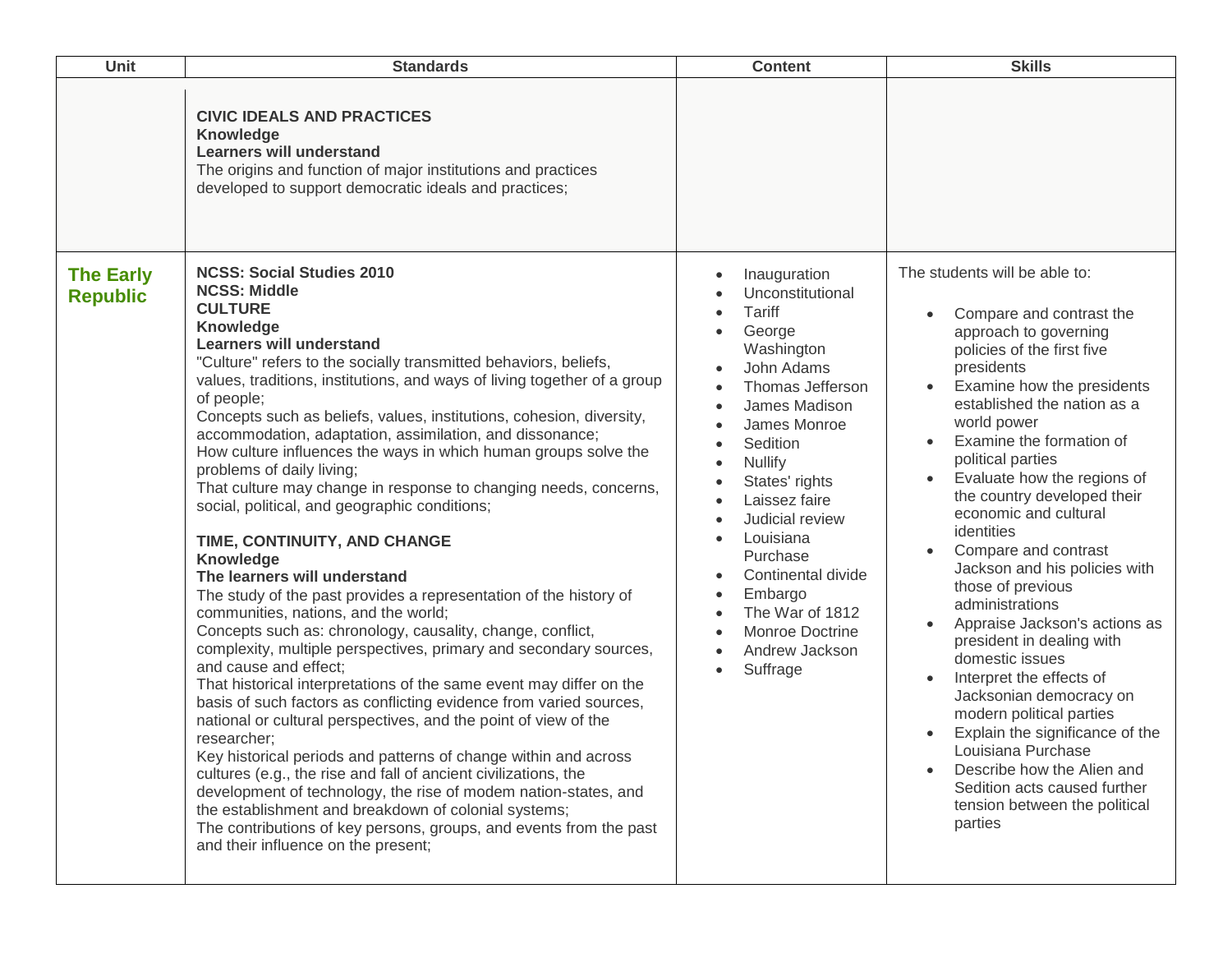| Unit | <b>Standards</b>                                                                                                                                                                                                                                                                                                                                                                                                                                                                                                                     | <b>Content</b> | <b>Skills</b>                                                     |
|------|--------------------------------------------------------------------------------------------------------------------------------------------------------------------------------------------------------------------------------------------------------------------------------------------------------------------------------------------------------------------------------------------------------------------------------------------------------------------------------------------------------------------------------------|----------------|-------------------------------------------------------------------|
|      | The history of democratic ideals and principles, and how they are<br>represented in documents, artifacts and symbols;                                                                                                                                                                                                                                                                                                                                                                                                                |                | Analyze the causes and<br>$\bullet$<br>effects of the War of 1812 |
|      | PEOPLE, PLACES, AND ENVIRONMENTS<br>Knowledge<br><b>Learners will understand</b><br>The roles of different kinds of population centers in a region or<br>nation;<br>The concept of regions identifies links between people in different<br>locations according to specific criteria (e.g., physical, economic,<br>social, cultural, or religious);<br>The use of a variety of maps, globes, graphic representations, and<br>geospatial technologies to help investigate the relationships among<br>people, places, and environments. |                |                                                                   |
|      | INDIVIDUAL DEVELOPMENT AND IDENTITY<br><b>Knowledge</b><br><b>Learners will understand</b><br>How factors such as physical endowment, interests, capabilities,<br>learning, motivation, personality, perception, and beliefs influence<br>individual development and identity;                                                                                                                                                                                                                                                       |                |                                                                   |
|      | INDIVIDUALS, GROUPS, AND INSTITUTIONS<br>Knowledge<br><b>Learners will understand</b><br>That when two or more groups with differing norms and beliefs<br>interact, accommodation or conflict may result;                                                                                                                                                                                                                                                                                                                            |                |                                                                   |
|      | POWER, AUTHORITY, AND GOVERNANCE<br><b>Knowledge</b><br><b>Learners will understand</b><br>Fundamental values of constitutional democracy (e.g., the common<br>good, liberty, justice, equality, and individual dignity);                                                                                                                                                                                                                                                                                                            |                |                                                                   |
|      | <b>GLOBAL CONNECTIONS</b><br><b>Knowledge</b><br>Learners will understand<br>Global factors such as cultural, economic, and political connections<br>are changing the places in which people live (e.g., through trade,<br>migration, increased travel, and communication);<br>Global problems and possibilities are not generally caused or<br>developed by anyone nation;<br>Global connections may make cultures more alike or increase their<br>sense of distinctiveness;                                                        |                |                                                                   |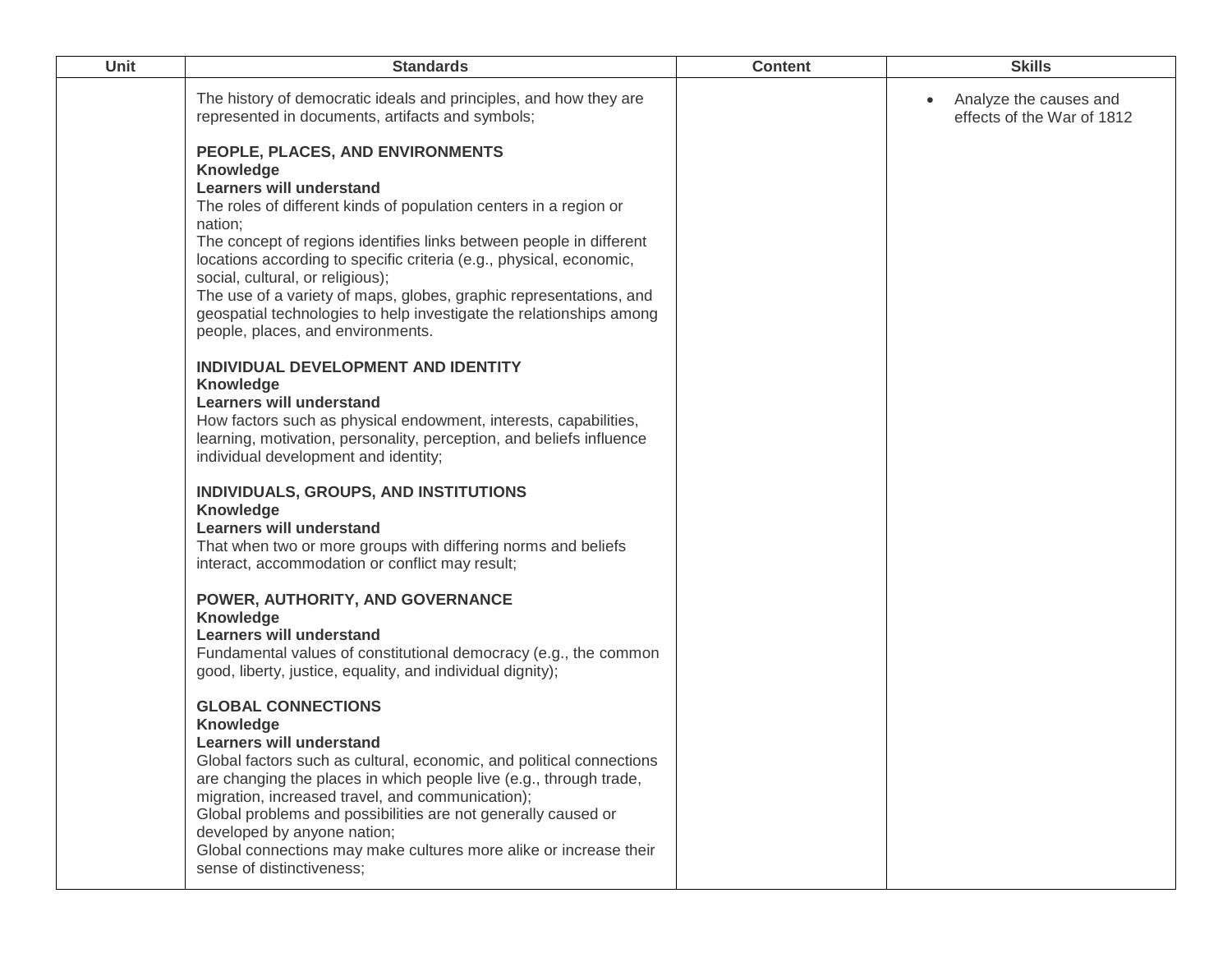| <b>Unit</b>                                           | <b>Standards</b>                                                                                                                                                                                                                                                                                                                                                                                                                                                                                                                                                                                                                                                                                                                                                                                                                                                                                                                                                                                                                                                                                                                                                                                                                                                                                    | <b>Content</b>                                                                                                                                                                                                                                                                 | <b>Skills</b>                                                                                                                                                                                                                                                                                                                                                                                                                                                                                                                               |
|-------------------------------------------------------|-----------------------------------------------------------------------------------------------------------------------------------------------------------------------------------------------------------------------------------------------------------------------------------------------------------------------------------------------------------------------------------------------------------------------------------------------------------------------------------------------------------------------------------------------------------------------------------------------------------------------------------------------------------------------------------------------------------------------------------------------------------------------------------------------------------------------------------------------------------------------------------------------------------------------------------------------------------------------------------------------------------------------------------------------------------------------------------------------------------------------------------------------------------------------------------------------------------------------------------------------------------------------------------------------------|--------------------------------------------------------------------------------------------------------------------------------------------------------------------------------------------------------------------------------------------------------------------------------|---------------------------------------------------------------------------------------------------------------------------------------------------------------------------------------------------------------------------------------------------------------------------------------------------------------------------------------------------------------------------------------------------------------------------------------------------------------------------------------------------------------------------------------------|
|                                                       | <b>CIVIC IDEALS AND PRACTICES</b><br>Knowledge<br><b>Learners will understand</b><br>Concepts and ideals such as: individual dignity, liberty, justice,<br>equality, individual rights, responsibility, majority and minority rights,<br>and civil dissent;<br>Key practices involving the rights and responsibilities of citizenship<br>and the exercise of citizenship (e.g., respecting the rule of law and<br>due process, voting, serving on a jury, researching issues, making<br>informed judgments, expressing views on issues, and collaborating<br>with others to take civic action);<br>Key documents and excerpts from key sources that define and<br>support democratic ideals and practices (e.g., the U.S. Declaration<br>of Independence, the U.S. Constitution, the Gettysburg Address,<br>the Letter from Birmingham Jail; and international documents such<br>as the Declaration of the Rights of Man, and the Universal<br>Declaration of the Rights of Children);<br>he origins and function of major institutions and practices<br>developed to support democratic ideals and practices;<br>Key past and present issues involving democratic ideals and<br>practices, as well as the perspectives of various stakeholders in<br>proposing possible solutions to these issues; |                                                                                                                                                                                                                                                                                |                                                                                                                                                                                                                                                                                                                                                                                                                                                                                                                                             |
| <b>America's</b><br><b>Manifest</b><br><b>Destiny</b> | <b>NCSS: Social Studies 2010</b><br><b>NCSS: Middle</b><br><b>CULTURE</b><br><b>Knowledge</b><br><b>Learners will understand</b><br>Concepts such as beliefs, values, institutions, cohesion, diversity,<br>accommodation, adaptation, assimilation, and dissonance;<br>How culture influences the ways in which human groups solve the<br>problems of daily living;<br>That culture may change in response to changing needs, concerns,<br>social, political, and geographic conditions;<br>TIME, CONTINUITY, AND CHANGE<br><b>Knowledge</b><br>The learners will understand<br>The origins and influences of social, cultural, political, and<br>economic systems;<br>The history of democratic ideals and principles, and how they are<br>represented in documents, artifacts and symbols;                                                                                                                                                                                                                                                                                                                                                                                                                                                                                                       | <b>Manifest Destiny</b><br>Land grant<br>Expansion<br>Annex<br>Texas, War with<br>Mexico<br>Gadsden<br>Purchase<br><b>Mexican Cession</b><br>California<br>Utah- Mormons'<br>$\bullet$<br>quest for religious<br>freedom<br>Oregon, Election<br>of 1844 (Polk)<br>Water rights | The students will be able to:<br>Describe how geography of<br>different regions of the West<br>affected U.S. settlement<br>Describe people's motivations<br>for going to the West<br>Compare and contrast<br>Americans' and Mexicans'<br>opinions of Manifest Destiny<br>Explain the causes and<br>$\bullet$<br>effects of the Texas War for<br>Independence and the<br>Mexican-American War<br>Explain why independence<br>$\bullet$<br>from Mexico was important<br>Analyze how new technology<br>$\bullet$<br>changed life for Americans |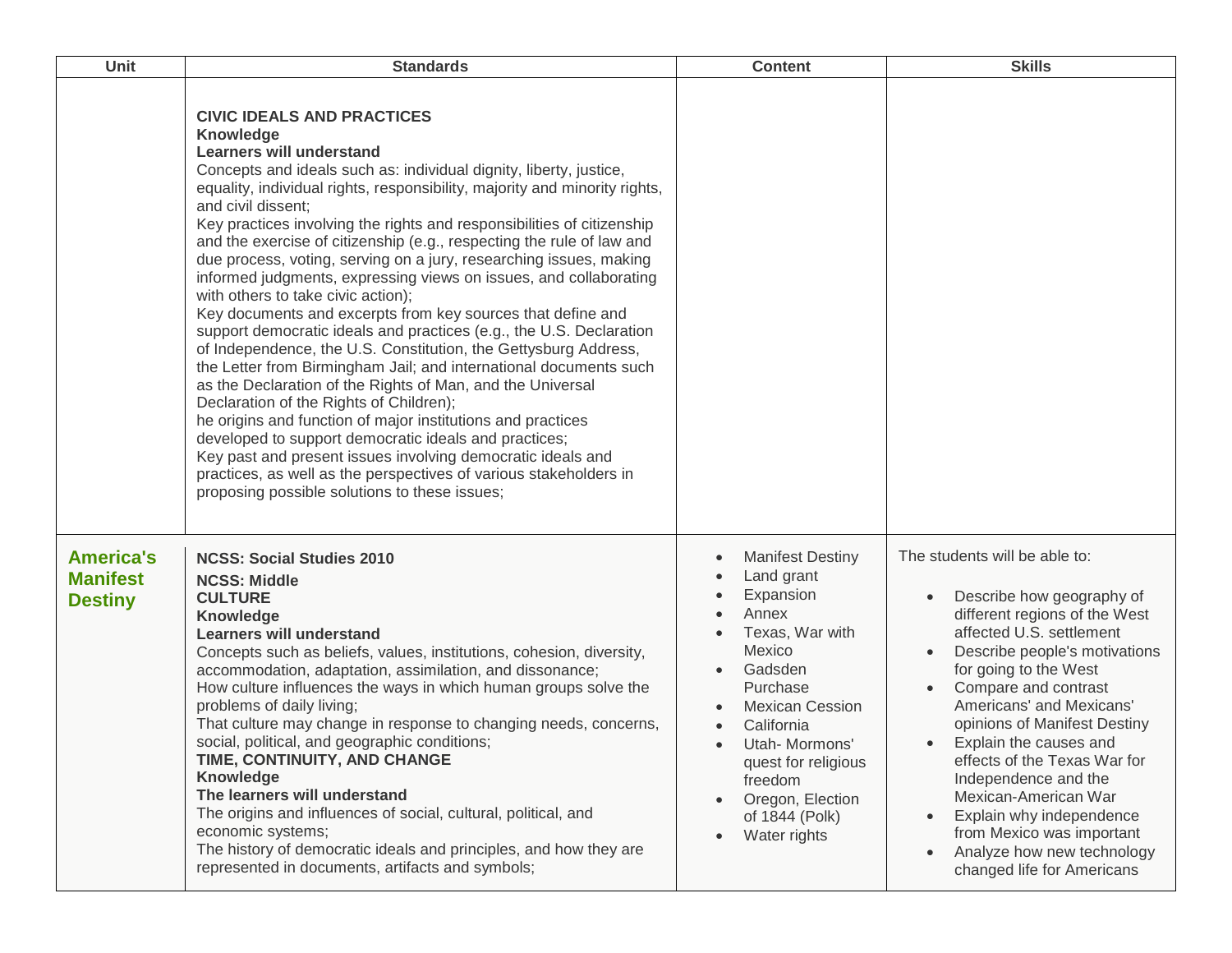| Unit | <b>Standards</b>                                                                                                                                                                                                                                                                                                                                                                                                                                                                                                                                                                                          | <b>Content</b> | <b>Skills</b>                                           |
|------|-----------------------------------------------------------------------------------------------------------------------------------------------------------------------------------------------------------------------------------------------------------------------------------------------------------------------------------------------------------------------------------------------------------------------------------------------------------------------------------------------------------------------------------------------------------------------------------------------------------|----------------|---------------------------------------------------------|
|      | The influences of social, geographic, economic, and cultural factors<br>on the history of local areas, states, nations, and the world.<br>PEOPLE, PLACES, AND ENVIRONMENTS<br>Knowledge<br><b>Learners will understand</b><br>The theme of people, places, and environments involves the study<br>of the relationships between human populations in different<br>locations and geographic phenomena such as climate, vegetation,<br>and natural resources;<br>Concepts such as: location, region, place, and migration, as well as<br>human and physical systems;                                         |                | <b>Explain how America</b><br>achieved Manifest Destiny |
|      | Past and present changes in physical systems, such as seasons,<br>climate, and weather, and the water cycle, in both national and<br>global contexts;<br>The roles of different kinds of population centers in a region or<br>nation;<br>The concept of regions identifies links between people in different<br>locations according to specific criteria (e.g., physical, economic,<br>social, cultural, or religious);<br>The use of a variety of maps, globes, graphic representations, and<br>geospatial technologies to help investigate the relationships among<br>people, places, and environments. |                |                                                         |
|      | INDIVIDUAL DEVELOPMENT AND IDENTITY<br>Knowledge<br><b>Learners will understand</b><br>How personal, social, cultural, and environmental factors contribute<br>to the development and the growth of personal identity;<br>That individuals' choices influence identity and development;<br>INDIVIDUALS, GROUPS, AND INSTITUTIONS<br>Knowledge<br><b>Learners will understand</b><br>That cultural diffusion occurs when groups migrate;<br>That when two or more groups with differing norms and beliefs<br>interact, accommodation or conflict may result;                                               |                |                                                         |
|      | POWER, AUTHORITY, AND GOVERNANCE<br>Knowledge<br><b>Learners will understand</b><br>Rights are guaranteed in the U.S. Constitution, the supreme law of<br>the land;                                                                                                                                                                                                                                                                                                                                                                                                                                       |                |                                                         |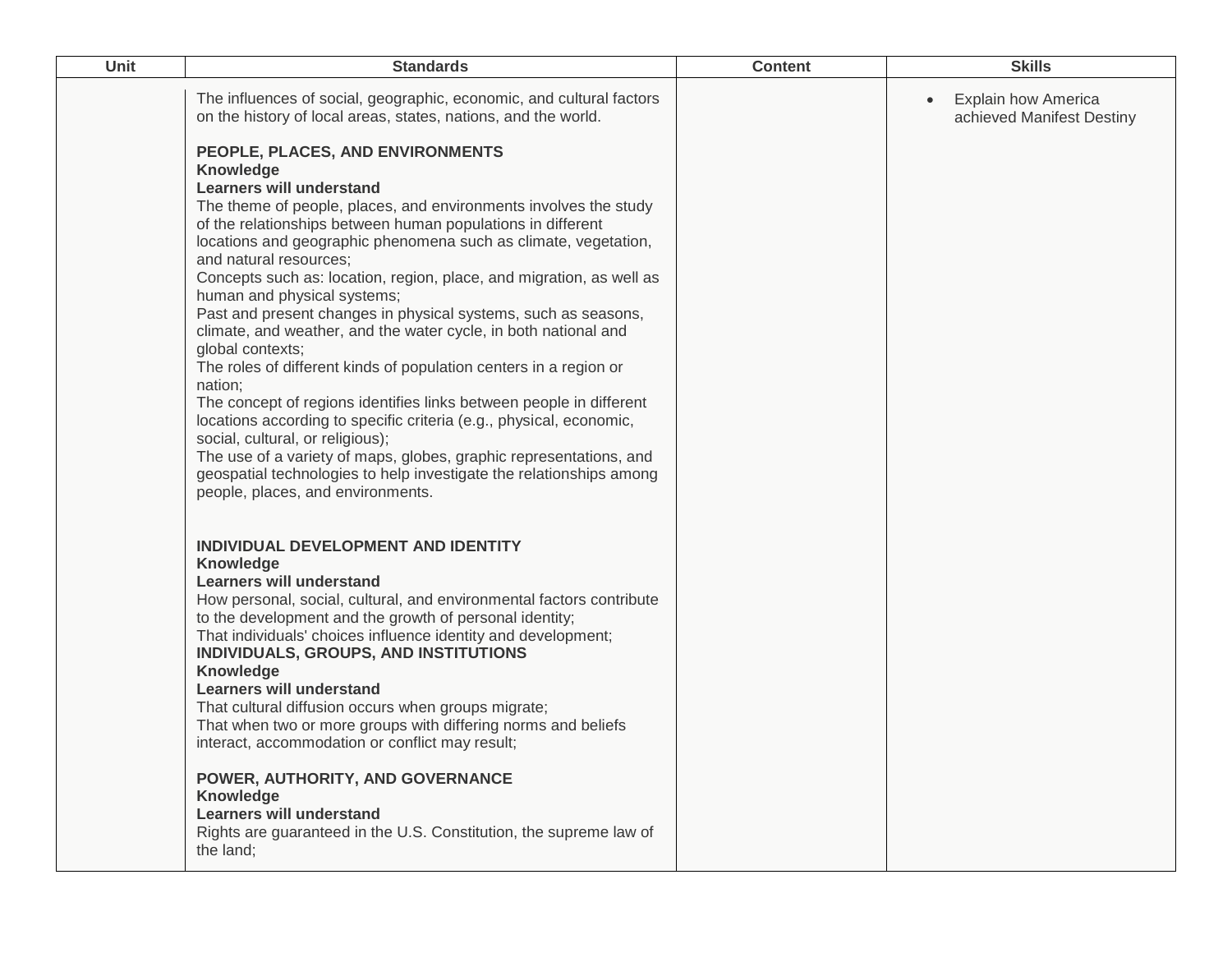| <b>Unit</b> | <b>Standards</b>                                                                                                                                                                                                                                                                                                                                                                                                                                                                                                                                                                                                                                                                                                                                                                                                                                                                                                                                                                                                                                                                                                                                                                                                                                                                                                                                                                                                                                                                                                                                                                                                                                                                                                                 | <b>Content</b> | <b>Skills</b> |
|-------------|----------------------------------------------------------------------------------------------------------------------------------------------------------------------------------------------------------------------------------------------------------------------------------------------------------------------------------------------------------------------------------------------------------------------------------------------------------------------------------------------------------------------------------------------------------------------------------------------------------------------------------------------------------------------------------------------------------------------------------------------------------------------------------------------------------------------------------------------------------------------------------------------------------------------------------------------------------------------------------------------------------------------------------------------------------------------------------------------------------------------------------------------------------------------------------------------------------------------------------------------------------------------------------------------------------------------------------------------------------------------------------------------------------------------------------------------------------------------------------------------------------------------------------------------------------------------------------------------------------------------------------------------------------------------------------------------------------------------------------|----------------|---------------|
|             | Fundamental ideas that are the foundation of American<br>constitutional democracy (including those of the U.S. Constitution,<br>popular sovereignty, the rule of law, separation of powers, checks<br>and balances, minority rights, the separation of church and state,<br>and Federalism);<br>Fundamental values of constitutional democracy (e.g., the common<br>good, liberty, justice, equality, and individual dignity);<br>The ideologies and structures of political systems that differ from<br>those of the United States:<br>The ways in which governments meet the needs and wants of<br>citizens, manage conflict, and establish order and security.<br>PRODUCTION, DISTRIBUTION, AND CONSUMPTION<br>Knowledge<br><b>Learners will understand</b><br>Individuals, government, and society experience scarcity because<br>human wants and needs exceed what can be produced from<br>available resources;<br>How choices involve trading off the expected value of one<br>opportunity gained against the expected value of the best<br>alternative;<br>The economic choices that people make have both present and<br>future consequences<br>Economic incentives affect people's behavior and may be regulated<br>by rules or laws;<br>The economic gains that result from specialization and exchange<br>as well as the trade offs<br>How markets bring buyers and sellers together to exchange goods<br>and services<br>How goods and services are allocated in a market economy<br>through the influence of prices on decisions about production and<br>consumption;<br>How the overall levels of income, employment, and prices are<br>determined by the interaction of households, firms, and the<br>government. |                |               |
|             | <b>SCIENCE, TECHNOLOGY, AND SOCIETY</b><br><b>Knowledge</b><br><b>Learners will understand</b><br>Society often turns to science and technology to solve problems;<br>Science and technology have changed peoples' perceptions of the<br>social and natural world, as well as their relationship to the land,<br>economy and trade, their concept of security, and their major daily<br>activities;                                                                                                                                                                                                                                                                                                                                                                                                                                                                                                                                                                                                                                                                                                                                                                                                                                                                                                                                                                                                                                                                                                                                                                                                                                                                                                                              |                |               |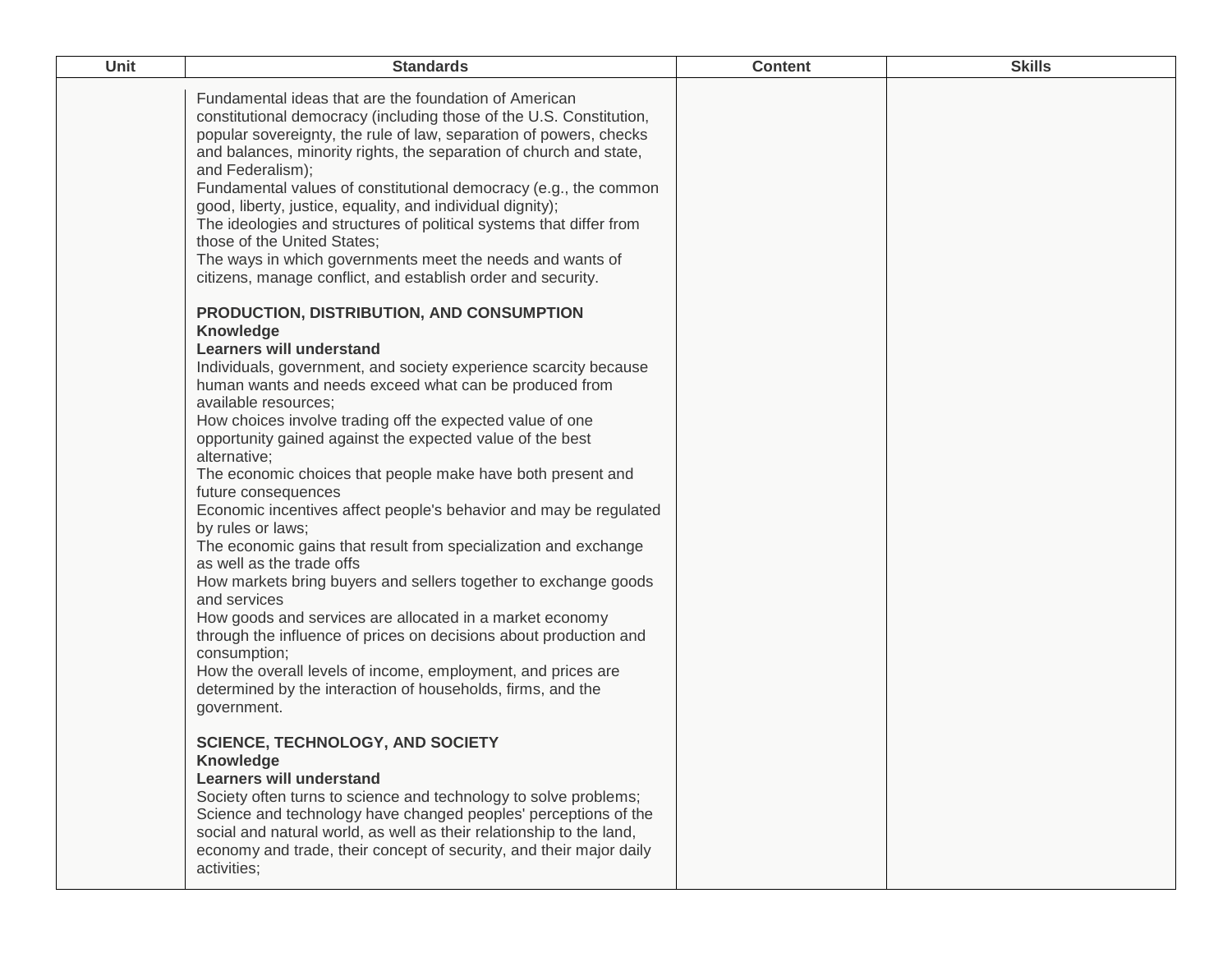| Unit                           | <b>Standards</b>                                                                                                                                                                                                                                                                                                                                                                                                                                                                                                                                                                                                                                                                                                                                                                                                                                                                                                                                                                                                                                                                                                                                                                                                                                                                                                                                                                                                                                                                                                                                                                                                                                                                                                                                                                                                                                                                     | <b>Content</b>                                                                                                                                                                                                                                                                                                                                                                                                                                                                            | <b>Skills</b>                                                                                                                                                                                                                                                                                                                                                                                                                                                                                                                                                                                                                               |
|--------------------------------|--------------------------------------------------------------------------------------------------------------------------------------------------------------------------------------------------------------------------------------------------------------------------------------------------------------------------------------------------------------------------------------------------------------------------------------------------------------------------------------------------------------------------------------------------------------------------------------------------------------------------------------------------------------------------------------------------------------------------------------------------------------------------------------------------------------------------------------------------------------------------------------------------------------------------------------------------------------------------------------------------------------------------------------------------------------------------------------------------------------------------------------------------------------------------------------------------------------------------------------------------------------------------------------------------------------------------------------------------------------------------------------------------------------------------------------------------------------------------------------------------------------------------------------------------------------------------------------------------------------------------------------------------------------------------------------------------------------------------------------------------------------------------------------------------------------------------------------------------------------------------------------|-------------------------------------------------------------------------------------------------------------------------------------------------------------------------------------------------------------------------------------------------------------------------------------------------------------------------------------------------------------------------------------------------------------------------------------------------------------------------------------------|---------------------------------------------------------------------------------------------------------------------------------------------------------------------------------------------------------------------------------------------------------------------------------------------------------------------------------------------------------------------------------------------------------------------------------------------------------------------------------------------------------------------------------------------------------------------------------------------------------------------------------------------|
|                                |                                                                                                                                                                                                                                                                                                                                                                                                                                                                                                                                                                                                                                                                                                                                                                                                                                                                                                                                                                                                                                                                                                                                                                                                                                                                                                                                                                                                                                                                                                                                                                                                                                                                                                                                                                                                                                                                                      |                                                                                                                                                                                                                                                                                                                                                                                                                                                                                           |                                                                                                                                                                                                                                                                                                                                                                                                                                                                                                                                                                                                                                             |
| <b>Social</b><br><b>Reform</b> | <b>NCSS: Social Studies 2010</b><br><b>NCSS: Middle</b><br><b>CULTURE</b><br><b>Knowledge</b><br><b>Learners will understand</b><br>How culture influences the ways in which human groups solve the<br>problems of daily living;<br>That culture may change in response to changing needs, concerns,<br>social, political, and geographic conditions;<br>That language, behaviors, and beliefs of different cultures can both<br>contribute to and pose barriers to cross-cultural understanding.<br>TIME, CONTINUITY, AND CHANGE<br>Knowledge<br>The learners will understand<br>The study of the past provides a representation of the history of<br>communities, nations, and the world;<br>Concepts such as: chronology, causality, change, conflict,<br>complexity, multiple perspectives, primary and secondary sources,<br>and cause and effect;<br>Key historical periods and patterns of change within and across<br>cultures (e.g., the rise and fall of ancient civilizations, the<br>development of technology, the rise of modem nation-states, and<br>the establishment and breakdown of colonial systems;<br>The origins and influences of social, cultural, political, and<br>economic systems;<br>The contributions of key persons, groups, and events from the past<br>and their influence on the present;<br>The influences of social, geographic, economic, and cultural factors<br>on the history of local areas, states, nations, and the world.<br>PEOPLE, PLACES, AND ENVIRONMENTS<br>Knowledge<br><b>Learners will understand</b><br>The concept of regions identifies links between people in different<br>locations according to specific criteria (e.g., physical, economic,<br>social, cultural, or religious);<br>Patterns of demographic and political change, and cultural diffusion<br>in the past and present (e.g., changing national boundaries, | Social reform<br>Temperance<br>movement<br>Prohibition<br>Horace Mann<br><b>Second Great</b><br>Awakening<br>Abolitionist<br>Frederick<br>Douglass<br>Harriet Tubman<br>William Lloyd<br>$\bullet$<br>Garrison<br>Sojourner Truth<br>Elizabeth Cady<br>Stanton<br>Women's suffrage<br>Women's rights<br>movement<br>Susan B. Anthony<br>Transcendentalism<br>Civil disobedience<br>Ralph Waldo<br>Emerson<br><b>Henry David</b><br>Thoreau<br><b>Herman Melville</b><br>Louisa May Alcott | The students will be able to:<br>Explain why it is important for<br>$\bullet$<br>a democracy to have<br>educated citizens<br>Summarize the social<br>educational reforms made in<br>America<br>Explain how public education<br>improved in the mid-1800s<br>Compare and contrast the<br>roles of Harriet Tubman and<br>Frederick Douglass in the<br>abolitionist movement<br>Describe the opposing opinion<br>$\bullet$<br>to abolition<br>Summarize the new<br>$\bullet$<br>opportunities for women as a<br>result of the suffrage<br>movement<br><b>Explain how American</b><br>$\bullet$<br>literature and art impacted<br>American life |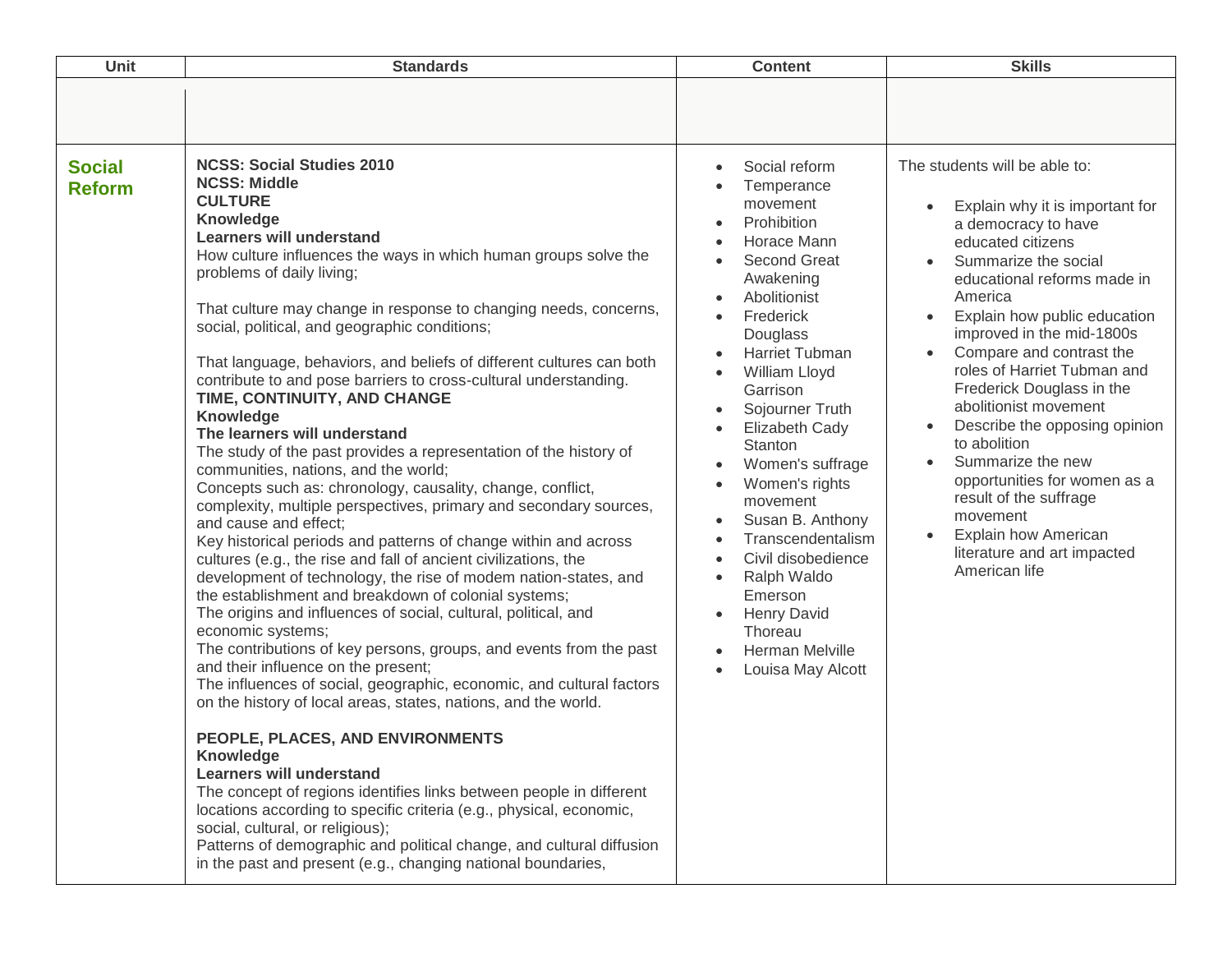| Unit | <b>Standards</b>                                                                                                                                                                                                                                                                                                                                                                                                                                                                              | <b>Content</b> | <b>Skills</b> |
|------|-----------------------------------------------------------------------------------------------------------------------------------------------------------------------------------------------------------------------------------------------------------------------------------------------------------------------------------------------------------------------------------------------------------------------------------------------------------------------------------------------|----------------|---------------|
|      | migration, and settlement, and the diffusion of and changes in<br>customs and ideas);<br>Factors that contribute to cooperation and conflict among peoples<br>of the nation and world, including language, religion, and political<br>beliefs;                                                                                                                                                                                                                                                |                |               |
|      | INDIVIDUAL DEVELOPMENT AND IDENTITY<br><b>Knowledge</b><br><b>Learners will understand</b><br>How personal, social, cultural, and environmental factors contribute<br>to the development and the growth of personal identity;<br>That individuals' choices influence identity and development;                                                                                                                                                                                                |                |               |
|      | That perceptions are interpretations of information about individuals<br>and events, and can be influenced by bias and stereotypes                                                                                                                                                                                                                                                                                                                                                            |                |               |
|      | INDIVIDUALS, GROUPS, AND INSTITUTIONS<br><b>Knowledge</b><br><b>Learners will understand</b><br>Institutions are created to respond to changing individual and group<br>needs;<br>That groups and institutions change over time;<br>That institutions may promote or undermine social conformity;<br>That when two or more groups with differing norms and beliefs<br>interact, accommodation or conflict may result;<br>That groups and institutions influence culture in a variety of ways. |                |               |
|      | POWER, AUTHORITY, AND GOVERNANCE<br><b>Knowledge</b><br><b>Learners will understand</b><br>Fundamental values of constitutional democracy (e.g., the common<br>good, liberty, justice, equality, and individual dignity);<br>The ways in which governments meet the needs and wants of<br>citizens, manage conflict, and establish order and security.                                                                                                                                        |                |               |
|      | PRODUCTION, DISTRIBUTION, AND CONSUMPTION<br><b>Knowledge</b><br><b>Learners will understand</b><br>Individuals, government, and society experience scarcity because<br>human wants and needs exceed what can be produced from<br>available resources;<br>Economic incentives affect people's behavior and may be regulated<br>by rules or laws;                                                                                                                                              |                |               |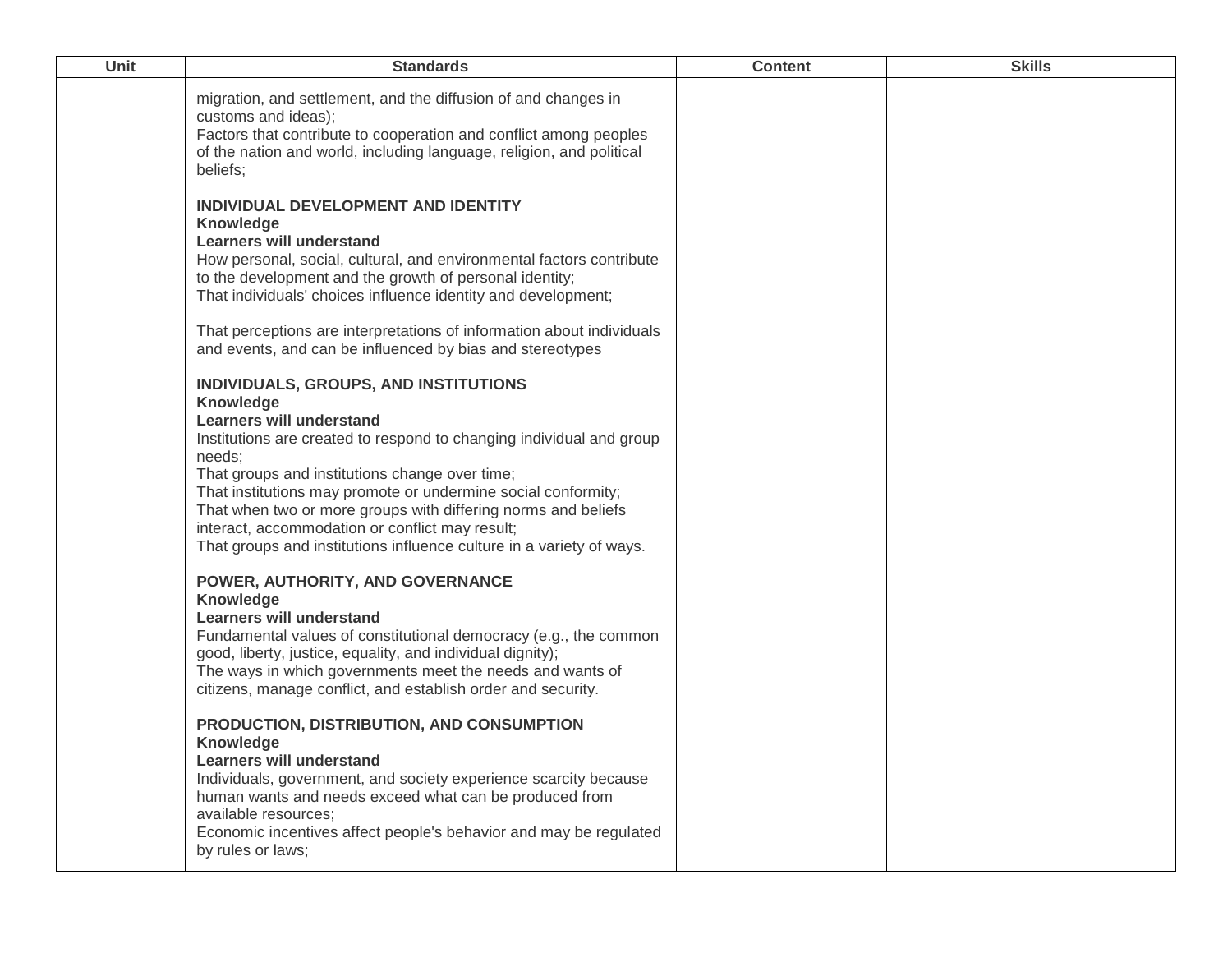| Unit                                                           | <b>Standards</b>                                                                                                                                                                                                                                                                                                                                                                                                                                                                                                                                                                                                                                                                                                                                                                                                                                                                                                                                                                                                                                                                                          | <b>Content</b>                                                                                                                                                                                                                                                                                   | <b>Skills</b>                                                                                                                                                                                                                                                                                                                                                                                                                                                 |
|----------------------------------------------------------------|-----------------------------------------------------------------------------------------------------------------------------------------------------------------------------------------------------------------------------------------------------------------------------------------------------------------------------------------------------------------------------------------------------------------------------------------------------------------------------------------------------------------------------------------------------------------------------------------------------------------------------------------------------------------------------------------------------------------------------------------------------------------------------------------------------------------------------------------------------------------------------------------------------------------------------------------------------------------------------------------------------------------------------------------------------------------------------------------------------------|--------------------------------------------------------------------------------------------------------------------------------------------------------------------------------------------------------------------------------------------------------------------------------------------------|---------------------------------------------------------------------------------------------------------------------------------------------------------------------------------------------------------------------------------------------------------------------------------------------------------------------------------------------------------------------------------------------------------------------------------------------------------------|
|                                                                | How the overall levels of income, employment, and prices are<br>determined by the interaction of households, firms, and the<br>government.<br><b>SCIENCE, TECHNOLOGY, AND SOCIETY</b><br>Knowledge<br><b>Learners will understand</b><br>Values, beliefs, and attitudes that have been influenced by new<br>scientific and technological knowledge (e.g., invention of the<br>printing press, conceptions of the universe, applications of atomic<br>energy, and genetic discoveries);<br>Science and technology sometimes create ethical issues that test<br>our standards and values;<br><b>CIVIC IDEALS AND PRACTICES</b><br>Knowledge<br><b>Learners will understand</b><br>The theme of civic ideals and practices helps us to learn about and<br>know how to work for the betterment of society;<br>Concepts and ideals such as: individual dignity, liberty, justice,<br>equality, individual rights, responsibility, majority and minority rights,<br>and civil dissent;<br>The origins and function of major institutions and practices<br>developed to support democratic ideals and practices; |                                                                                                                                                                                                                                                                                                  |                                                                                                                                                                                                                                                                                                                                                                                                                                                               |
| <b>Causes of</b><br>the<br><b>American</b><br><b>Civil War</b> | <b>NCSS: Social Studies 2010</b><br><b>NCSS: Middle</b><br><b>CULTURE</b><br><b>Knowledge</b><br><b>Learners will understand</b><br>How culture influences the ways in which human groups solve the<br>problems of daily living;<br>How individuals learn the elements of their culture through<br>interactions with others, and how individuals learn of other cultures<br>through communication and study;<br>How people from different cultures develop different values and<br>ways of interpreting experience;<br>That language, behaviors, and beliefs of different cultures can both<br>contribute to and pose barriers to cross-cultural understanding.<br>TIME, CONTINUITY, AND CHANGE                                                                                                                                                                                                                                                                                                                                                                                                           | Industrial<br>$\bullet$<br>Revolution<br>Factory system<br>(Francis Cabot<br>Lowell)<br>Capitalist<br>Mass production<br>Urbanization<br>Famine<br><b>Discrimination</b><br>$\bullet$<br>Cotton gin<br>٠<br>Slave code<br>Nat Turner<br><b>Henry Clay</b><br>Slavery<br>Slave and free<br>states | The students will be able to:<br>Compare and contrast the<br>Lowell factory system to the<br>European factory system<br>Explain how interchangeable<br>parts affected employment in<br>the United States<br>Identify the inventions that<br>helped northern industry to<br>grow<br>Compare and contrast the<br>$\bullet$<br>railroad to the steamboat as a<br>means of transportation<br>Compare the impact of<br>$\bullet$<br>Industrialization in the North |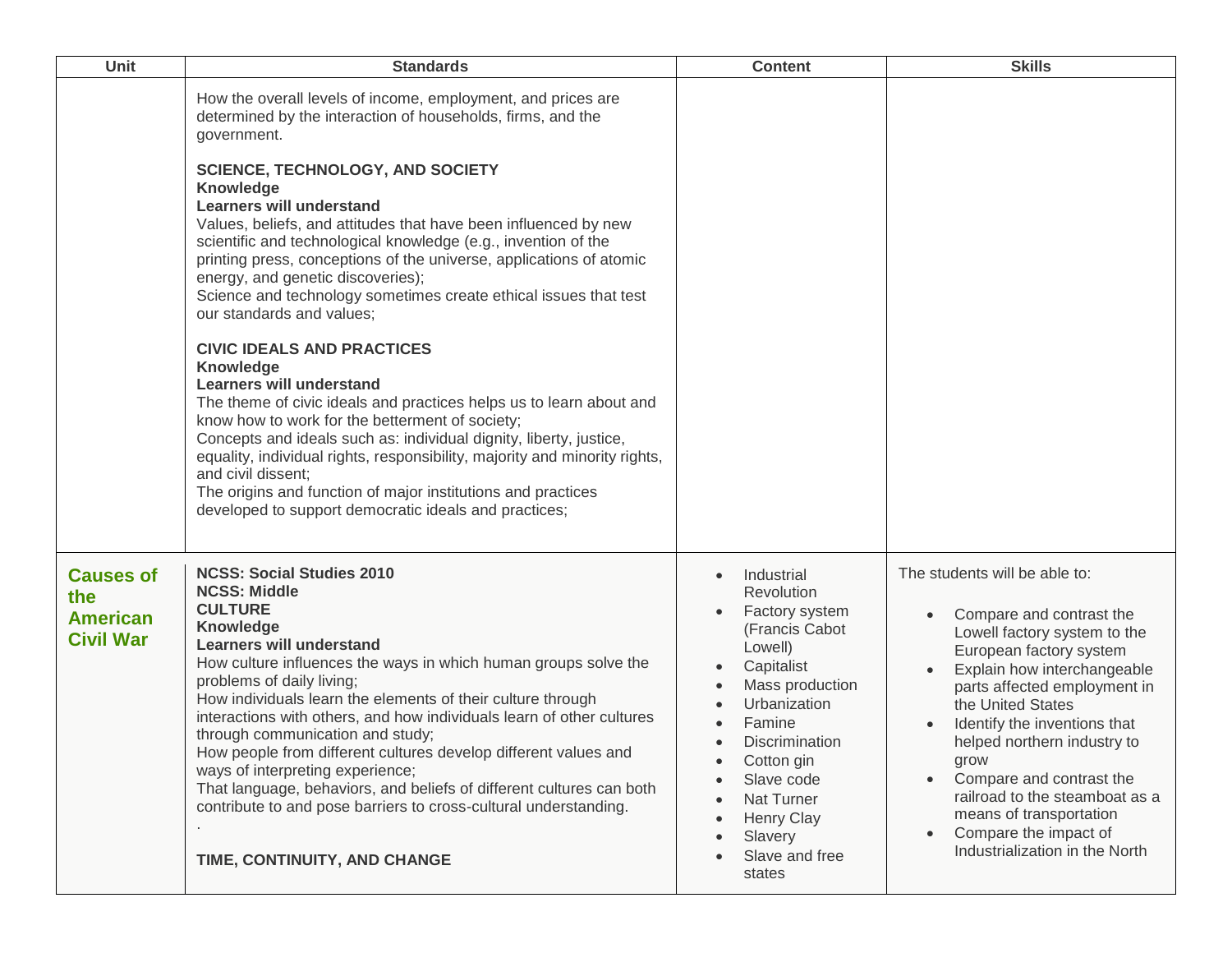| <b>Unit</b> | <b>Standards</b>                                                                                                                                                                                                                                                                                                                                                                                                                                                                                                                                                                                                                                                                                                                                                                                                                                                                                                                                                                                                                                                                                                                                                                                                                                                                                                                                                                                                                                                                                                                                                                                                                                                                                                                                                                                                                                                                                          | <b>Content</b>                                                                                                                                                                                                                                                                                                                                                                                                                                       | <b>Skills</b>                                                                                                                                                                                                                                                                                                                                                                                                                                                                                                                                                                                                                                                                                                                                                                                                                                                                                                                                                                                                                                   |
|-------------|-----------------------------------------------------------------------------------------------------------------------------------------------------------------------------------------------------------------------------------------------------------------------------------------------------------------------------------------------------------------------------------------------------------------------------------------------------------------------------------------------------------------------------------------------------------------------------------------------------------------------------------------------------------------------------------------------------------------------------------------------------------------------------------------------------------------------------------------------------------------------------------------------------------------------------------------------------------------------------------------------------------------------------------------------------------------------------------------------------------------------------------------------------------------------------------------------------------------------------------------------------------------------------------------------------------------------------------------------------------------------------------------------------------------------------------------------------------------------------------------------------------------------------------------------------------------------------------------------------------------------------------------------------------------------------------------------------------------------------------------------------------------------------------------------------------------------------------------------------------------------------------------------------------|------------------------------------------------------------------------------------------------------------------------------------------------------------------------------------------------------------------------------------------------------------------------------------------------------------------------------------------------------------------------------------------------------------------------------------------------------|-------------------------------------------------------------------------------------------------------------------------------------------------------------------------------------------------------------------------------------------------------------------------------------------------------------------------------------------------------------------------------------------------------------------------------------------------------------------------------------------------------------------------------------------------------------------------------------------------------------------------------------------------------------------------------------------------------------------------------------------------------------------------------------------------------------------------------------------------------------------------------------------------------------------------------------------------------------------------------------------------------------------------------------------------|
|             | Knowledge<br>The learners will understand<br>Concepts such as: chronology, causality, change, conflict,<br>complexity, multiple perspectives, primary and secondary sources,<br>and cause and effect;<br>That learning about the past requires the interpretation of sources,<br>and that using varied sources provides the potential for a more<br>balanced interpretive record of the past;<br>The contributions of key persons, groups, and events from the past<br>and their influence on the present;<br>PEOPLE, PLACES, AND ENVIRONMENTS<br>Knowledge<br><b>Learners will understand</b><br>The theme of people, places, and environments involves the study<br>of the relationships between human populations in different<br>locations and geographic phenomena such as climate, vegetation,<br>and natural resources;<br>he roles of different kinds of population centers in a region or<br>nation;<br>The concept of regions identifies links between people in different<br>locations according to specific criteria (e.g., physical, economic,<br>social, cultural, or religious);<br>Human modifications of the environment;<br>Factors that contribute to cooperation and conflict among peoples<br>of the nation and world, including language, religion, and political<br>beliefs;<br>INDIVIDUAL DEVELOPMENT AND IDENTITY<br>Knowledge<br><b>Learners will understand</b><br>The study of individual development and identity helps us know that<br>individuals change physically, cognitively, and emotionally over<br>time;<br>Concepts such as: development, change, personality, learning,<br>individual, family, groups, motivation, and perception;<br>That perceptions are interpretations of information about individuals<br>and events, and can be influenced by bias and stereotypes<br>INDIVIDUALS, GROUPS, AND INSTITUTIONS<br>Knowledge<br><b>Learners will understand</b> | The Missouri<br>$\bullet$<br>Compromise<br>The Wilmot<br>Proviso<br>Compromise of<br>1850<br><b>Free Soil Party</b><br>$\bullet$<br><b>Fugitive Slave Act</b><br>$\bullet$<br><b>Bleeding Kansas</b><br>$\bullet$<br><b>Dred Scott</b><br>$\bullet$<br>Decision<br>Propaganda<br>$\bullet$<br>Abraham Lincoln<br>$\bullet$<br>Civil war<br>$\bullet$<br>Kansas/Nebraska<br>Act of 1854<br>John Brown<br>$\bullet$<br><b>Harriet Beecher</b><br>Stowe | on the standard of living of<br>laborers and factory owners<br>Analyze how the growth of<br>$\bullet$<br>slavery throughout the South<br>created an economic system<br>dominated by large plantation<br>owners<br>Compare and contrast the<br>industrialization of the North<br>to the cotton empire of the<br>South<br>Explain how political, social,<br>economic, and territorial<br>issues increased sectional<br>tensions during the<br>antebellum period<br>Appraise the pros and cons of<br>slavery as seen in the<br>Antebellum South<br>Explain how Stephen<br>$\bullet$<br>Douglas's plan undid the<br>Missouri Compromise<br>Describe how the Lincoln-<br>Douglas debates and John<br>Brown's raid increase<br>tensions between the north<br>and South<br>Construct the events that lead<br>$\bullet$<br>to the Civil War<br>Compare and contrast<br>$\bullet$<br>Lincoln's and Douglas's<br>views/opinions of the future of<br>the United States<br>Analyze the role that Lincoln's<br>leadership played during this<br>pivotal time |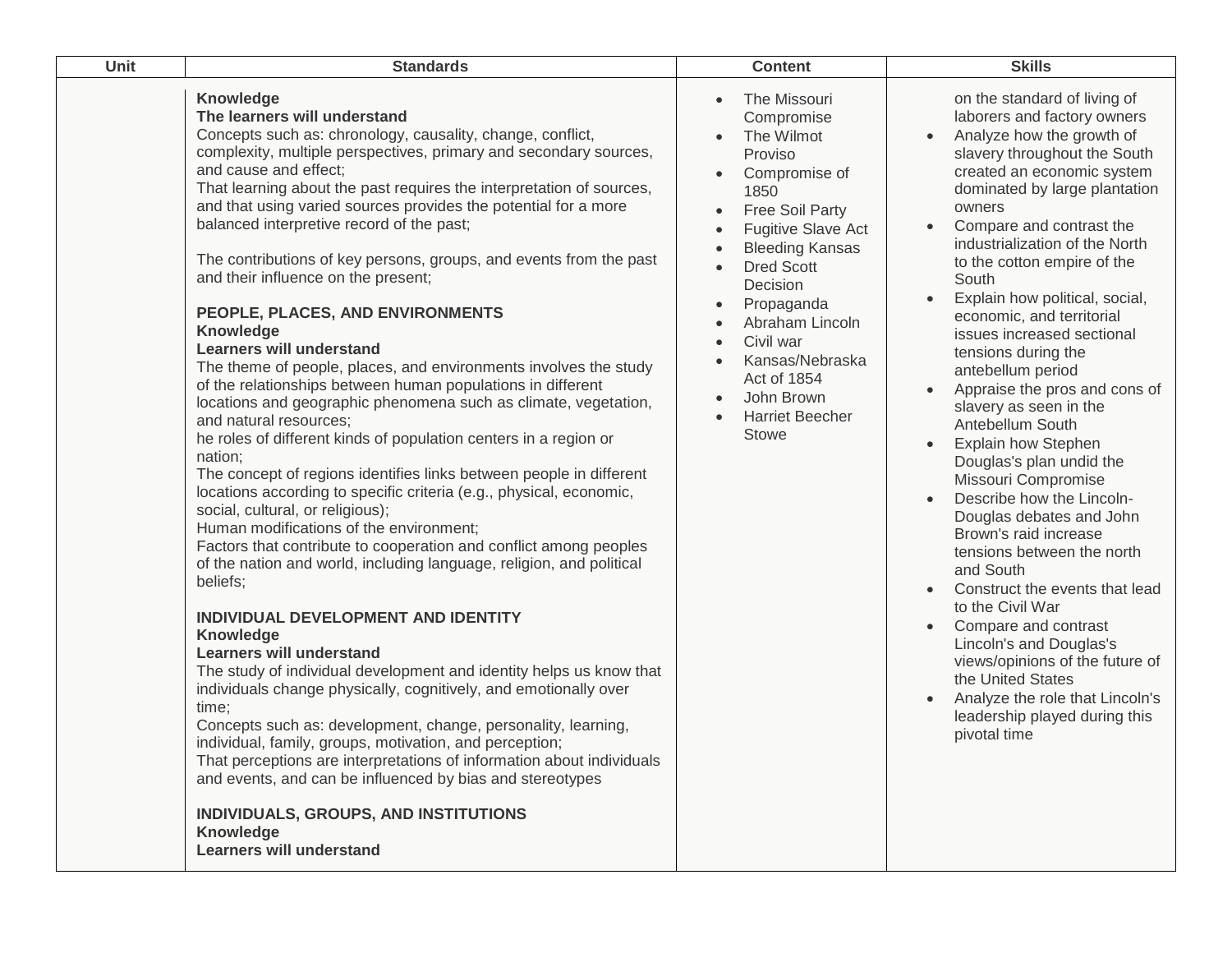| Unit | <b>Standards</b>                                                                                                                                                                                                                                                                                                                                                                                                                                                                                                                                                                                                                                                                                                                                                                                                                                                                                                                                                                                                                                                | <b>Content</b> | <b>Skills</b> |
|------|-----------------------------------------------------------------------------------------------------------------------------------------------------------------------------------------------------------------------------------------------------------------------------------------------------------------------------------------------------------------------------------------------------------------------------------------------------------------------------------------------------------------------------------------------------------------------------------------------------------------------------------------------------------------------------------------------------------------------------------------------------------------------------------------------------------------------------------------------------------------------------------------------------------------------------------------------------------------------------------------------------------------------------------------------------------------|----------------|---------------|
|      | This theme helps us know how individuals are members of groups<br>and institutions, and influence and shape those groups and<br>institutions<br>That groups and institutions change over time;<br>That institutions may promote or undermine social conformity;<br>POWER, AUTHORITY, AND GOVERNANCE<br>Knowledge<br><b>Learners will understand</b><br>Rights are guaranteed in the U.S. Constitution, the supreme law of<br>the land;<br>Fundamental ideas that are the foundation of American<br>constitutional democracy (including those of the U.S. Constitution,<br>popular sovereignty, the rule of law, separation of powers, checks<br>and balances, minority rights, the separation of church and state,<br>and Federalism);<br>Fundamental values of constitutional democracy (e.g., the common<br>good, liberty, justice, equality, and individual dignity);<br>The ways in which governments meet the needs and wants of<br>citizens, manage conflict, and establish order and security.<br>PRODUCTION, DISTRIBUTION, AND CONSUMPTION<br>Knowledge |                |               |
|      | <b>Learners will understand</b><br>The economic choices that people make have both present and<br>future consequences<br>The economic gains that result from specialization and exchange<br>as well as the trade offs<br>How markets bring buyers and sellers together to exchange goods<br>and services                                                                                                                                                                                                                                                                                                                                                                                                                                                                                                                                                                                                                                                                                                                                                        |                |               |
|      | <b>SCIENCE, TECHNOLOGY, AND SOCIETY</b><br>Knowledge<br><b>Learners will understand</b><br>Society often turns to science and technology to solve problems;                                                                                                                                                                                                                                                                                                                                                                                                                                                                                                                                                                                                                                                                                                                                                                                                                                                                                                     |                |               |
|      | Science and technology have changed peoples' perceptions of the<br>social and natural world, as well as their relationship to the land,<br>economy and trade, their concept of security, and their major daily<br>activities;                                                                                                                                                                                                                                                                                                                                                                                                                                                                                                                                                                                                                                                                                                                                                                                                                                   |                |               |
|      | <b>GLOBAL CONNECTIONS</b><br>Knowledge<br><b>Learners will understand</b>                                                                                                                                                                                                                                                                                                                                                                                                                                                                                                                                                                                                                                                                                                                                                                                                                                                                                                                                                                                       |                |               |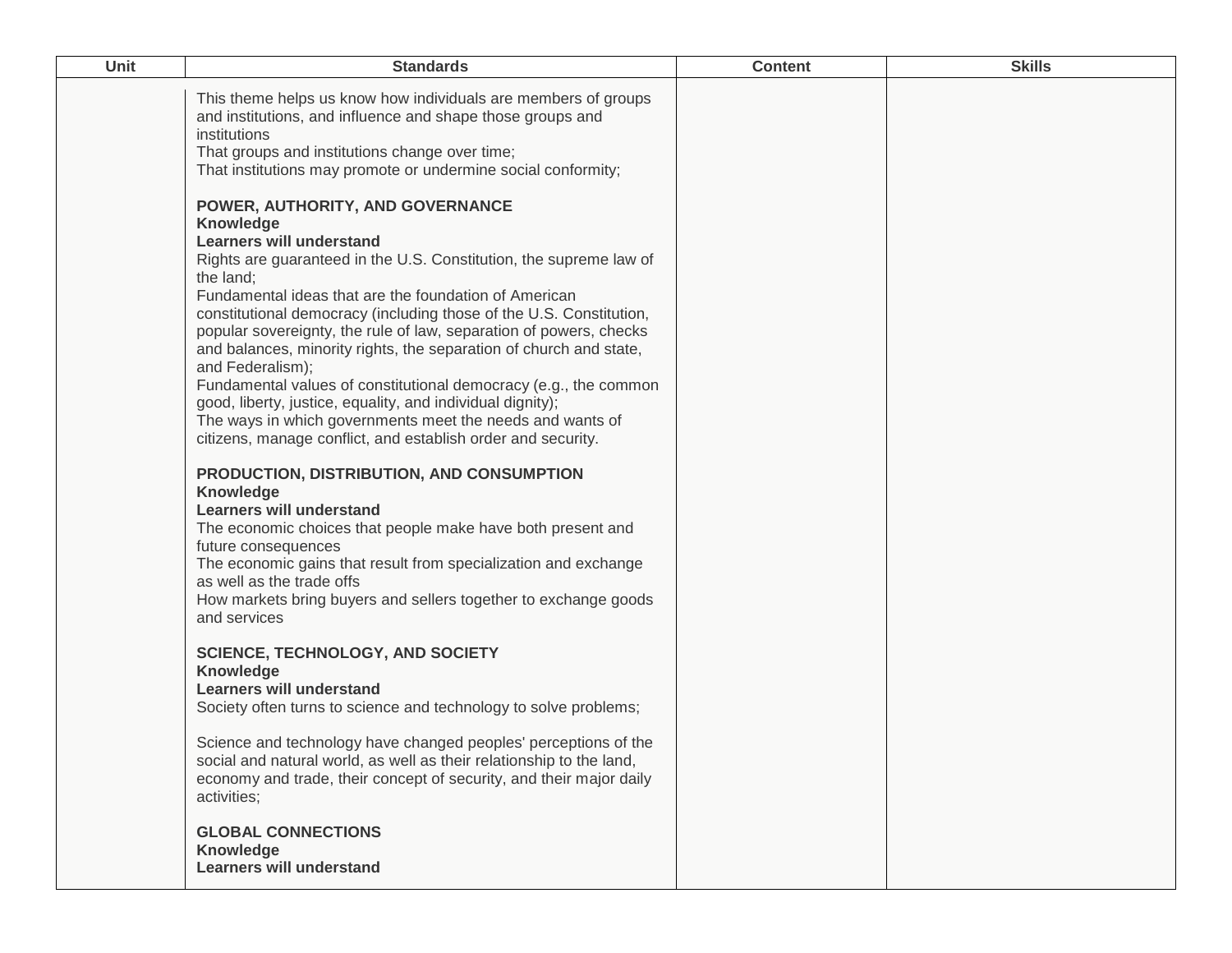| Unit                                              | <b>Standards</b>                                                                                                                                                                                                                                                                                                                                                                                                                                                                                                                                                                                                                                                                                                                                                                                                                                                                                                                                                                                                                                                                                                                                                                                                                                                                                                         | <b>Content</b>                                                                                                                                                                                                                                                   | <b>Skills</b>                                                                                                                                                                                                                                                                                                                                                                           |
|---------------------------------------------------|--------------------------------------------------------------------------------------------------------------------------------------------------------------------------------------------------------------------------------------------------------------------------------------------------------------------------------------------------------------------------------------------------------------------------------------------------------------------------------------------------------------------------------------------------------------------------------------------------------------------------------------------------------------------------------------------------------------------------------------------------------------------------------------------------------------------------------------------------------------------------------------------------------------------------------------------------------------------------------------------------------------------------------------------------------------------------------------------------------------------------------------------------------------------------------------------------------------------------------------------------------------------------------------------------------------------------|------------------------------------------------------------------------------------------------------------------------------------------------------------------------------------------------------------------------------------------------------------------|-----------------------------------------------------------------------------------------------------------------------------------------------------------------------------------------------------------------------------------------------------------------------------------------------------------------------------------------------------------------------------------------|
|                                                   | Global factors such as cultural, economic, and political connections<br>are changing the places in which people live (e.g., through trade,<br>migration, increased travel, and communication);<br><b>CIVIC IDEALS AND PRACTICES</b><br><b>Knowledge</b><br><b>Learners will understand</b><br>Concepts and ideals such as: individual dignity, liberty, justice,<br>equality, individual rights, responsibility, majority and minority rights,<br>and civil dissent;<br>Key practices involving the rights and responsibilities of citizenship<br>and the exercise of citizenship (e.g., respecting the rule of law and<br>due process, voting, serving on a jury, researching issues, making<br>informed judgments, expressing views on issues, and collaborating<br>with others to take civic action);<br>Key documents and excerpts from key sources that define and<br>support democratic ideals and practices (e.g., the U.S. Declaration<br>of Independence, the U.S. Constitution, the Gettysburg Address,<br>the Letter from Birmingham Jail; and international documents such<br>as the Declaration of the Rights of Man, and the Universal<br>Declaration of the Rights of Children);<br>The origins and function of major institutions and practices<br>developed to support democratic ideals and practices; |                                                                                                                                                                                                                                                                  |                                                                                                                                                                                                                                                                                                                                                                                         |
| <b>The</b><br><b>American</b><br><b>Civil War</b> | <b>NCSS: Social Studies 2010</b><br><b>NCSS: Middle</b><br><b>CULTURE</b><br>Knowledge<br><b>Learners will understand</b><br>"Culture" refers to the socially transmitted behaviors, beliefs,<br>values, traditions, institutions, and ways of living together of a group<br>of people;<br>Concepts such as beliefs, values, institutions, cohesion, diversity,<br>accommodation, adaptation, assimilation, and dissonance;<br>That the beliefs, values, and behaviors of a culture form an<br>integrated system that helps shape the activities and ways of life<br>that define a culture;                                                                                                                                                                                                                                                                                                                                                                                                                                                                                                                                                                                                                                                                                                                              | Border state<br><b>Martial law</b><br><b>Blockade</b><br>Raid on Harpers<br>Ferry<br>Fort Sumter<br>Battle of Bull Run<br>Ironclad<br>$\bullet$<br>Ulysses S. Grant<br><b>Battle of Shiloh</b><br>Robert E. Lee<br>Emancipation<br>Proclamation<br>Habeas corpus | The student will be able to:<br>Present a position on the<br>causes and outcomes of the<br>Civil War demonstrating<br>understanding of varying<br>viewpoints of the conflict<br>Compare and contrast the<br>strategies of the North and the<br>South<br>Explain how each side in the<br>war try to gain advantage over<br>the other<br>Evaluate the outcomes of the<br>$\bullet$<br>war |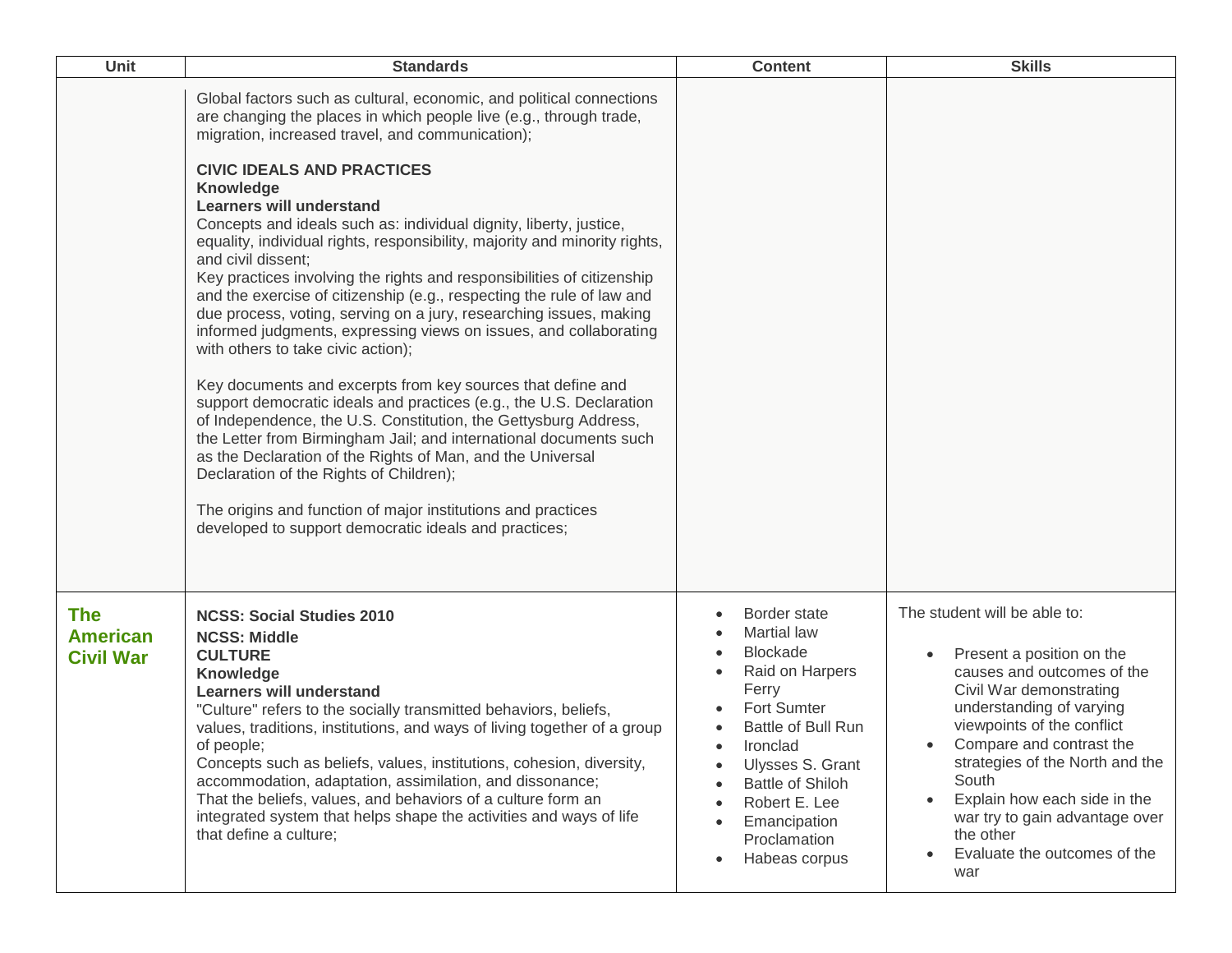| Unit | <b>Standards</b>                                                                                                                                                                                                                                                                                                                                                                                                                                                                                                                                                                                                                                                                                                                                                                                                                                                                                                                                                                                                                                                                                                                                                                                                                                                                                                                                                                                                                                                                                                                                                                                                                                                                                                                                                                                                                                                                                                                                                                                                                                                                                                                                                                               | <b>Content</b>                                                                                                                                                                                  | <b>Skills</b>                                                                                                                                                                                                                                                                                                                                                                                                                                                                                                                                                                                                                                                |
|------|------------------------------------------------------------------------------------------------------------------------------------------------------------------------------------------------------------------------------------------------------------------------------------------------------------------------------------------------------------------------------------------------------------------------------------------------------------------------------------------------------------------------------------------------------------------------------------------------------------------------------------------------------------------------------------------------------------------------------------------------------------------------------------------------------------------------------------------------------------------------------------------------------------------------------------------------------------------------------------------------------------------------------------------------------------------------------------------------------------------------------------------------------------------------------------------------------------------------------------------------------------------------------------------------------------------------------------------------------------------------------------------------------------------------------------------------------------------------------------------------------------------------------------------------------------------------------------------------------------------------------------------------------------------------------------------------------------------------------------------------------------------------------------------------------------------------------------------------------------------------------------------------------------------------------------------------------------------------------------------------------------------------------------------------------------------------------------------------------------------------------------------------------------------------------------------------|-------------------------------------------------------------------------------------------------------------------------------------------------------------------------------------------------|--------------------------------------------------------------------------------------------------------------------------------------------------------------------------------------------------------------------------------------------------------------------------------------------------------------------------------------------------------------------------------------------------------------------------------------------------------------------------------------------------------------------------------------------------------------------------------------------------------------------------------------------------------------|
|      | How individuals learn the elements of their culture through<br>interactions with others, and how individuals learn of other cultures<br>through communication and study;<br>That culture may change in response to changing needs, concerns,<br>social, political, and geographic conditions;<br>That language, behaviors, and beliefs of different cultures can both<br>contribute to and pose barriers to cross-cultural understanding.<br>TIME, CONTINUITY, AND CHANGE<br>Knowledge<br>The learners will understand<br>Concepts such as: chronology, causality, change, conflict,<br>complexity, multiple perspectives, primary and secondary sources,<br>and cause and effect;<br>Key historical periods and patterns of change within and across<br>cultures (e.g., the rise and fall of ancient civilizations, the<br>development of technology, the rise of modem nation-states, and<br>the establishment and breakdown of colonial systems;<br>The contributions of key persons, groups, and events from the past<br>and their influence on the present;<br>The history of democratic ideals and principles, and how they are<br>represented in documents, artifacts and symbols;<br>The influences of social, geographic, economic, and cultural factors<br>on the history of local areas, states, nations, and the world.<br>PEOPLE, PLACES, AND ENVIRONMENTS<br>Knowledge<br><b>Learners will understand</b><br>The roles of different kinds of population centers in a region or<br>nation;<br>The concept of regions identifies links between people in different<br>locations according to specific criteria (e.g., physical, economic,<br>social, cultural, or religious);<br>Patterns of demographic and political change, and cultural diffusion<br>in the past and present (e.g., changing national boundaries,<br>migration, and settlement, and the diffusion of and changes in<br>customs and ideas);<br>Human modifications of the environment;<br>The use of a variety of maps, globes, graphic representations, and<br>geospatial technologies to help investigate the relationships among<br>people, places, and environments.<br>INDIVIDUAL DEVELOPMENT AND IDENTITY | Draft<br>$\bullet$<br>Income tax<br>William Tecumseh<br>Sherman<br><b>Battle of Antietam</b><br>Battle of<br>Gettysburg<br>Gettysburg<br>Address<br>Election 1864<br>Surrender at<br>Appomattox | Compare and contrast the<br>goals, strategies, strengths<br>and weaknesses of the North<br>and South<br>Analyze political cartoons of<br>$\bullet$<br>the Civil War era to formulate<br>a personal opinion<br>Design a strategy for an older<br>$\bullet$<br>warship lacking armor versus<br>an ironclad ship<br>Explain how new weapons<br>$\bullet$<br>made the Civil War more<br>deadly than previous<br>American wars<br>Summarize the<br>ineffectiveness of General<br>McClellan's leadership<br>Compare and contrast<br>General Ulysses S. Grant and<br>General Robert E. Lee<br>Diagram the causes and<br>effects of the Emancipation<br>Proclamation |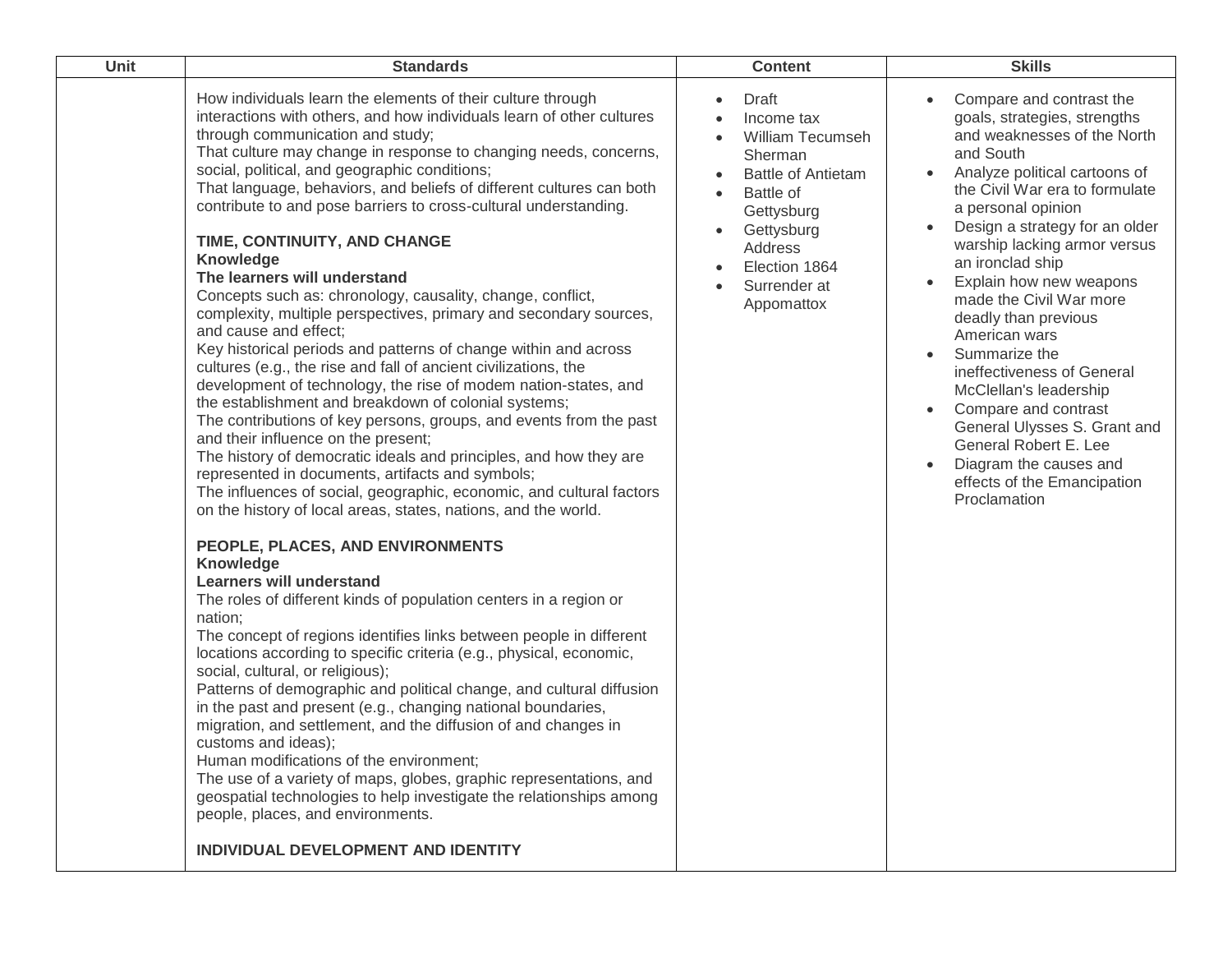| Unit | <b>Standards</b>                                                                                                                                                                                                                                                                                                                                                                                                                                                                                                                                                                                                                                                                                                                                                                                                                                                                                                                   | <b>Content</b> | <b>Skills</b> |
|------|------------------------------------------------------------------------------------------------------------------------------------------------------------------------------------------------------------------------------------------------------------------------------------------------------------------------------------------------------------------------------------------------------------------------------------------------------------------------------------------------------------------------------------------------------------------------------------------------------------------------------------------------------------------------------------------------------------------------------------------------------------------------------------------------------------------------------------------------------------------------------------------------------------------------------------|----------------|---------------|
|      | Knowledge<br><b>Learners will understand</b><br>The study of individual development and identity helps us know that<br>individuals change physically, cognitively, and emotionally over<br>time;<br>How personal, social, cultural, and environmental factors contribute<br>to the development and the growth of personal identity;<br>That individuals' choices influence identity and development;<br>That perceptions are interpretations of information about individuals<br>and events, and can be influenced by bias and stereotypes                                                                                                                                                                                                                                                                                                                                                                                         |                |               |
|      | INDIVIDUALS, GROUPS, AND INSTITUTIONS<br>Knowledge<br><b>Learners will understand</b><br>This theme helps us know how individuals are members of groups<br>and institutions, and influence and shape those groups and<br>institutions<br>Concepts such as: mores, norms, status, role, socialization,<br>ethnocentrism, cultural diffusion, competition, cooperation, conflict,<br>race, ethnicity, and gender;<br>Institutions are created to respond to changing individual and group<br>needs;<br>That ways in which young people are socialized include similarities<br>as well as differences across cultures;<br>That groups and institutions change over time;<br>That institutions may promote or undermine social conformity;<br>That when two or more groups with differing norms and beliefs<br>interact, accommodation or conflict may result;<br>That groups and institutions influence culture in a variety of ways. |                |               |
|      | POWER, AUTHORITY, AND GOVERNANCE<br>Knowledge<br><b>Learners will understand</b><br>Rights are guaranteed in the U.S. Constitution, the supreme law of<br>the land;<br>Fundamental ideas that are the foundation of American<br>constitutional democracy (including those of the U.S. Constitution,<br>popular sovereignty, the rule of law, separation of powers, checks<br>and balances, minority rights, the separation of church and state,<br>and Federalism);<br>Fundamental values of constitutional democracy (e.g., the common<br>good, liberty, justice, equality, and individual dignity);<br>The ways in which governments meet the needs and wants of<br>citizens, manage conflict, and establish order and security.                                                                                                                                                                                                 |                |               |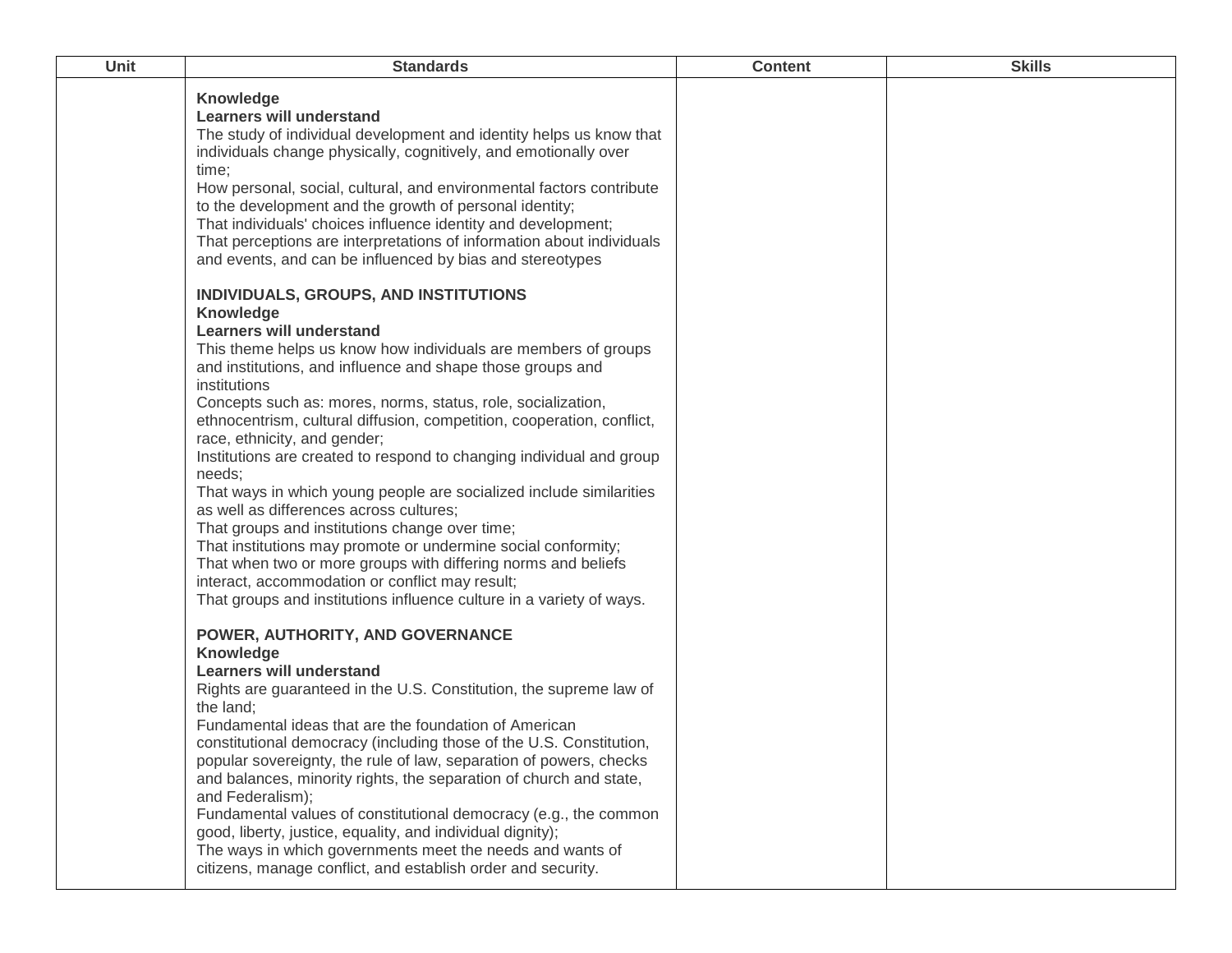| Unit | <b>Standards</b>                                                    | <b>Content</b> | <b>Skills</b> |
|------|---------------------------------------------------------------------|----------------|---------------|
|      |                                                                     |                |               |
|      | PRODUCTION, DISTRIBUTION, AND CONSUMPTION                           |                |               |
|      | <b>Knowledge</b>                                                    |                |               |
|      | <b>Learners will understand</b>                                     |                |               |
|      | How choices involve trading off the expected value of one           |                |               |
|      | opportunity gained against the expected value of the best           |                |               |
|      | alternative;                                                        |                |               |
|      | The economic choices that people make have both present and         |                |               |
|      | future consequences                                                 |                |               |
|      | Economic incentives affect people's behavior and may be regulated   |                |               |
|      | by rules or laws;                                                   |                |               |
|      | That banks and other financial institutions channel funds from      |                |               |
|      | savers to borrowers and investors                                   |                |               |
|      | The economic gains that result from specialization and exchange     |                |               |
|      | as well as the trade offs                                           |                |               |
|      | How goods and services are allocated in a market economy            |                |               |
|      | through the influence of prices on decisions about production and   |                |               |
|      | consumption;<br><b>SCIENCE, TECHNOLOGY, AND SOCIETY</b>             |                |               |
|      | Knowledge                                                           |                |               |
|      | <b>Learners will understand</b>                                     |                |               |
|      | Society often turns to science and technology to solve problems;    |                |               |
|      | Our lives today are media and technology dependent;                 |                |               |
|      | Values, beliefs, and attitudes that have been influenced by new     |                |               |
|      | scientific and technological knowledge (e.g., invention of the      |                |               |
|      | printing press, conceptions of the universe, applications of atomic |                |               |
|      | energy, and genetic discoveries);                                   |                |               |
|      | How media are created and received depends upon cultural            |                |               |
|      | contexts;                                                           |                |               |
|      | That there are gaps in access to science and technology around      |                |               |
|      | the world.                                                          |                |               |
|      | <b>GLOBAL CONNECTIONS</b>                                           |                |               |
|      | Knowledge                                                           |                |               |
|      | <b>Learners will understand</b>                                     |                |               |
|      | Global connections may make cultures more alike or increase their   |                |               |
|      | sense of distinctiveness;                                           |                |               |
|      | <b>CIVIC IDEALS AND PRACTICES</b>                                   |                |               |
|      | Knowledge                                                           |                |               |
|      | <b>Learners will understand</b>                                     |                |               |
|      | Key documents and excerpts from key sources that define and         |                |               |
|      | support democratic ideals and practices (e.g., the U.S. Declaration |                |               |
|      | of Independence, the U.S. Constitution, the Gettysburg Address,     |                |               |
|      | the Letter from Birmingham Jail; and international documents such   |                |               |
|      |                                                                     |                |               |